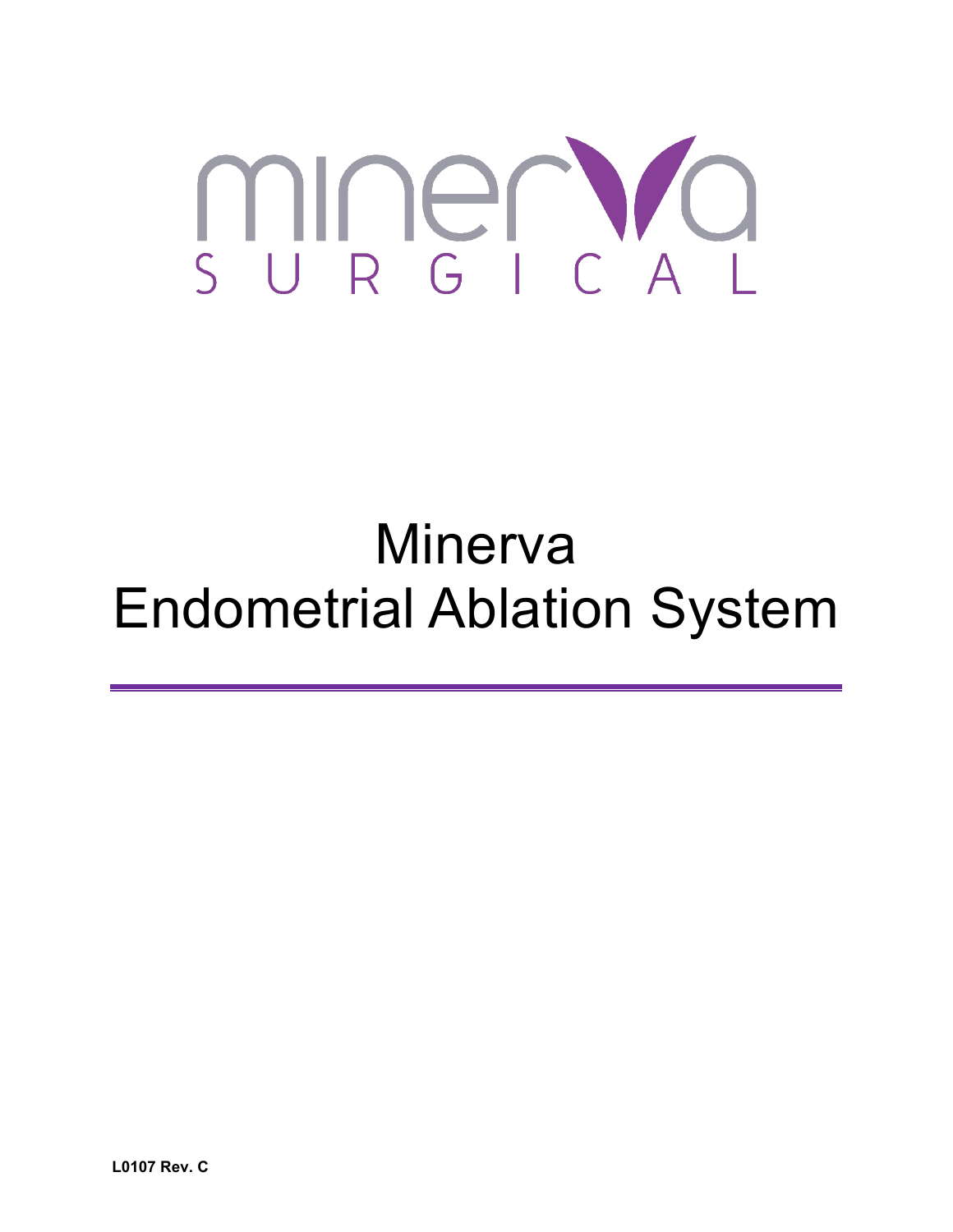# **INSTRUCTIONS FOR USE (IFU)**

# MINERVA DISPOSABLE HANDPIECE AND DESICCANT SET

# **TABLE OF CONTENTS**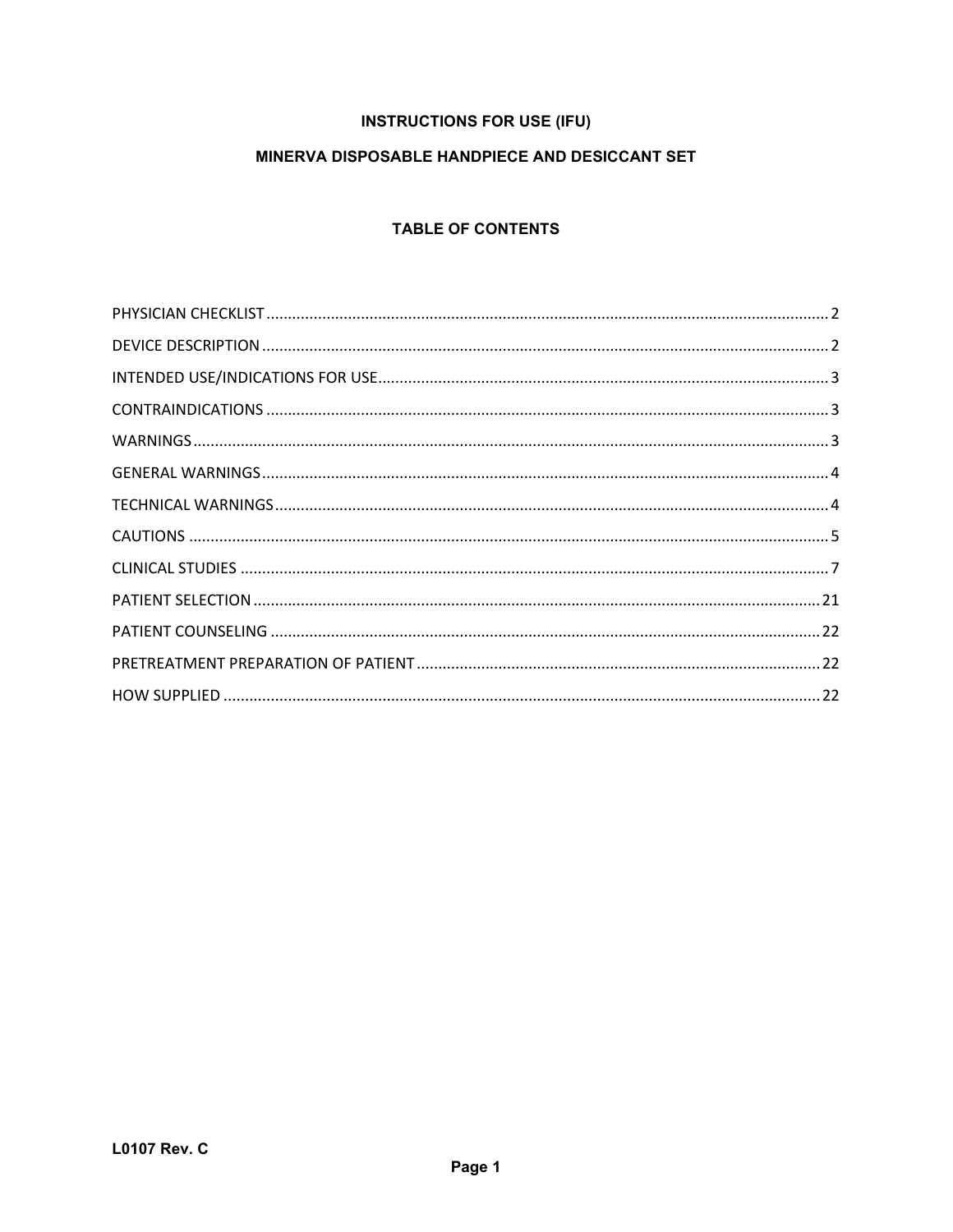# **MINERVA DISPOSABLE HANDPIECE AND DESICCANT SET**

# **INSTRUCTIONS FOR USE**

This document is a guide to the set-up and preparation of the Minerva Disposable Handpiece. This document is *not* a guide to the Minerva Endometrial Ablation System operation. Refer to the Minerva Endometrial Ablation System Operator's Manual for complete information on set-up, use, warnings, cautions, indications, contraindications and other relevant information. !<br>!

**Caution:** Federal Law (USA) restricts this device to sale by or on the order of a physician trained in the use of the Minerva System.

## <span id="page-2-0"></span>**PHYSICIAN CHECKLIST**

The Physician must:

- Have sufficient and adequate experience in performing procedures in the uterine cavity, such as IUD insertion or dilation and curettage (D&C) and hysteroscopy.
- Review and be familiar with the Minerva Endometrial Ablation System Operator's Manual.
- Be aware of the appropriate sequence of actions detailed in the Minerva Endometrial Ablation System Operator's Manual troubleshooting section in the event the system detects a high  $CO<sub>2</sub>$ flow rate during the Uterine Integrity Test, which may be indicative of a uterine perforation.
- Review the patient selection criteria for the Minerva clinical trials to determine which patients are appropriate for the Minerva procedure.

Adjunct personnel must be familiar with Minerva Endometrial Ablation System Operator's Manual and other educational materials prior to using the Minerva Endometrial Ablation System.

#### <span id="page-2-1"></span>**DEVICE DESCRIPTION**

The Minerva Endometrial Ablation Set consists of the Minerva Disposable Handpiece and Desiccant (**Figure 1**).



The Minerva Disposable Handpiece is a single-patient, single-use component of the Minerva Endometrial Ablation System. The Desiccant is a non-sterile, single-patient use component that the user attaches in-line with the argon return line, prior to connecting the Minerva Disposable Handpiece to the Minerva RF Controller. Refer to the Minerva Endometrial Ablation System Operator's Manual for a complete description.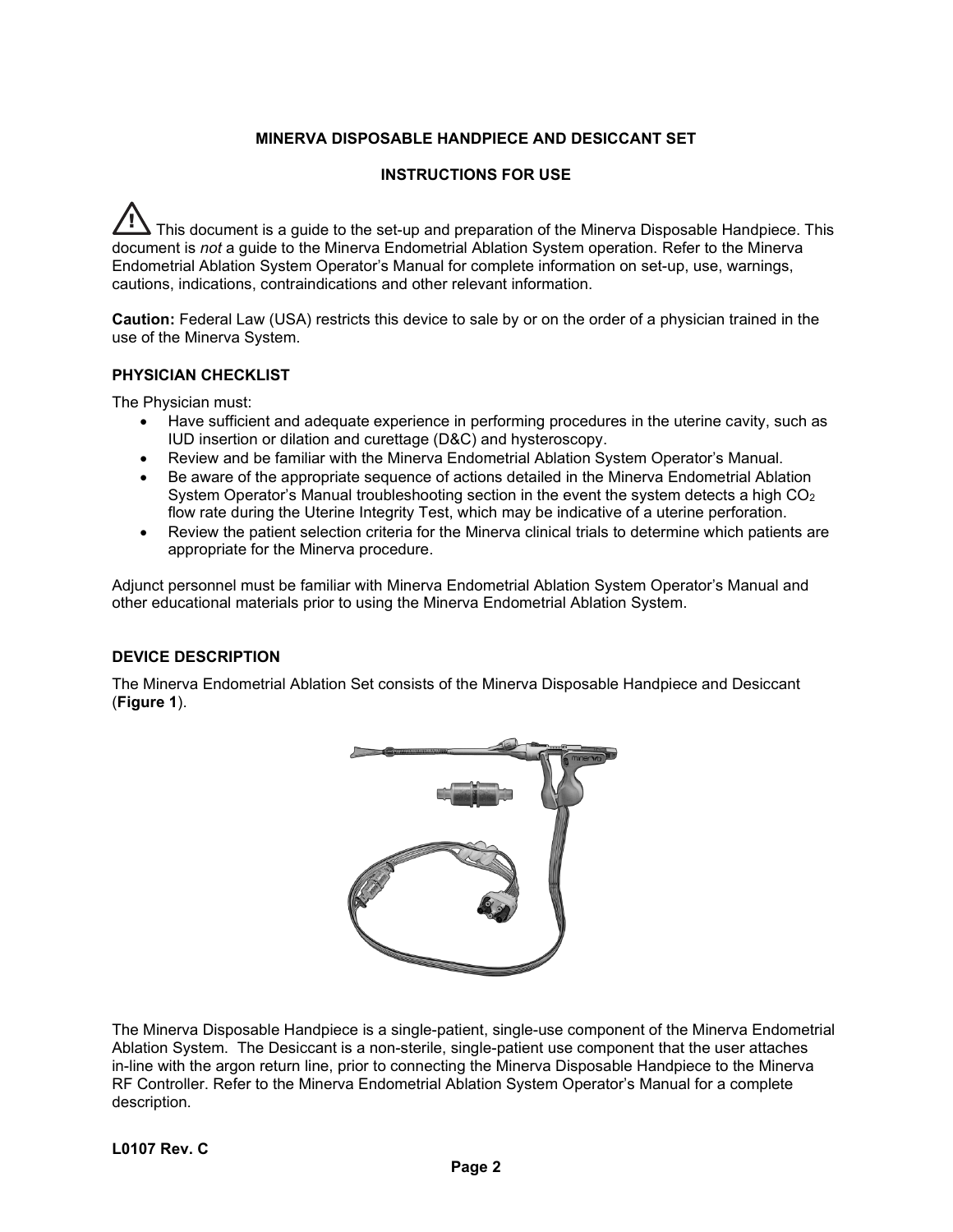## <span id="page-3-0"></span>**INTENDED USE/INDICATIONS FOR USE**

The Minerva Endometrial Ablation System is intended to ablate the endometrial lining of the uterus in premenopausal women with menorrhagia (excessive bleeding) due to benign causes for whom childbearing is complete.

# <span id="page-3-1"></span>**CONTRAINDICATIONS**

The Minerva Endometrial Ablation System is contraindicated for use in:

- a patient who is pregnant or who wants to become pregnant in the future. **PREGNANCIES FOLLOWING ABLATION CAN BE DANGEROUS FOR BOTH MOTHER AND FETUS.**
- a patient with known or suspected uterine cancer or pre-malignant conditions of the endometrium, such as unresolved adenomatous hyperplasia.
- a patient with any anatomic condition (e.g., history of previous classical cesarean section or transmural myomectomy, including hysteroscopic and/or laparoscopic myomectomy performed immediately prior to the Minerva procedure) or pathologic condition (e.g., requiring long-term medical therapy) that could lead to weakening of the myometrium.
- a patient with a history of endometrial ablation and/or resection (including endometrial ablation/resection performed immediately prior to Minerva procedure) regardless of the modality by which it was performed.

## **REPEAT ABLATION MAY RESULT IN SERIOUS PATIENT INJURY.**

- a patient with active genital or urinary tract infection at the time of the procedure (e.g., cervicitis, vaginitis, endometritis, salpingitis or cystitis).
- a patient with an intrauterine device (IUD) currently in place and which is not removed prior to the Minerva procedure.
- a patient with a uterine cavity length less than 4 cm. The minimum Plasma Formation Array (PFA) length is 4 cm. Treatment of a uterine cavity with a length less than 4 cm may result in thermal injury to the endocervical canal.
- a patient with a narrow uterine cavity.
- a patient where the Array Opening Indicator is in the Red Zone following deployment of the Minerva Disposable Handpiece.
- a patient with active pelvic inflammatory disease.
- a patient with undiagnosed vaginal bleeding

# <span id="page-3-2"></span>**WARNINGS**

**READ ALL INSTRUCTIONS CAREFULLY. FAILURE TO PROPERLY FOLLOW THE INSTRUCTIONS, WARNINGS, AND PRECAUTIONS MAY LEAD TO PATIENT OR USER INJURY.**

**THE MINERVA PROCEDURE IS INTENDED TO BE PERFORMED ONLY ONCE DURING A SINGLE OPERATIVE VISIT. THERMAL OR OTHER INJURIES TO THE BOWEL MAY OCCUR WHEN/IF MULTIPLE THERAPY CYCLES ARE PERFORMED DURING THE SAME OPERATIVE VISIT.**

#### **UTERINE PERFORATION**

- Use caution not to perforate the uterine wall when sounding, dilating or inserting the Minerva Disposable Handpiece.
- Activation of the Minerva Disposable Handpiece in the setting of a uterine perforation is likely to result in serious patient injury.
- The risk of uterine perforation is increased in patients with abnormal or obstructed uterine cavities including obstruction by fibroids that distort the uterine cavity.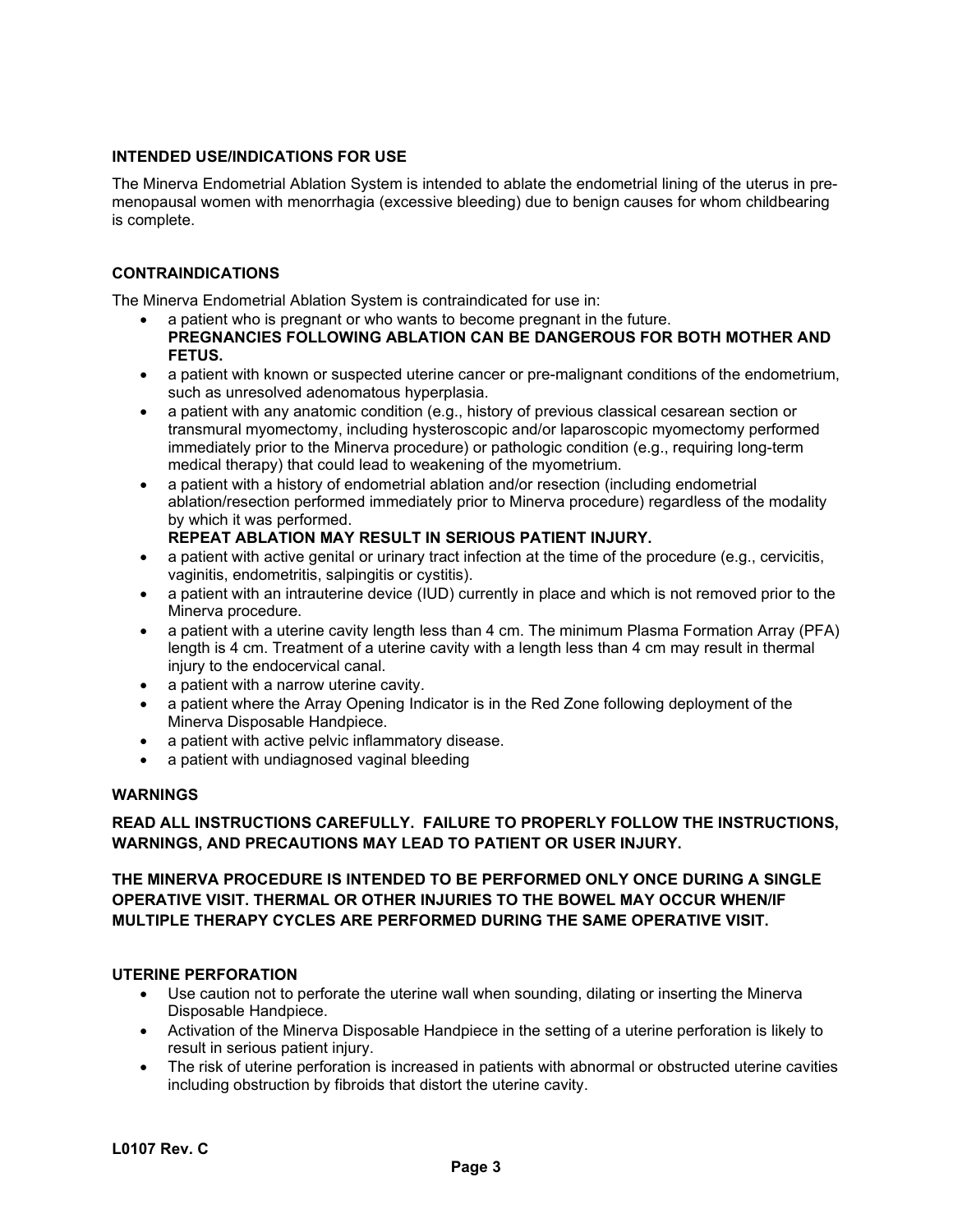- It has been reported in the literature that patients with a severely anteverted, retroflexed or laterally displaced uterus are at greater risk of uterine wall perforation during any intrauterine manipulation.
- If the Minerva Disposable Handpiece is difficult to insert into the cervical canal, use clinical judgment to determine whether or not further dilation is required. Forcibly advancing the Minerva Disposable Handpiece against resistance is likely to increase the risk of perforation or creation of a false passage. Sufficient dilation is required for safe insertion.
- To prevent injury to the endocervical canal, ensure the Plasma Formation Array is unlocked before removing the Minerva Disposable Handpiece from the uterus.
- Excessive force applied during placement of the Minerva Disposable Handpiece may result in tissue injury including perforation.
- Use caution during placement of the Minerva Disposable Handpiece in severe uterine angulations to prevent perforation.
- The Minerva System performs an integrity test to evaluate the integrity of the Minerva Disposable Handpiece and indirectly assess the integrity of the uterine cavity (Uterine Integrity Test) and sounds an alarm warning prior to treatment if the test fails.
- IF THE UTERINE INTEGRITY TEST FAILS AFTER REASONABLE ATTEMPTS TO IMPLEMENT THE TROUBLESHOOTING PROCEDURES, ABORT THE PROCEDURE.
- ALTHOUGH DESIGNED TO DETECT A PERFORATION OF THE UTERINE WALL, THIS TEST IS AN INDICATOR ONLY, AND IT MIGHT NOT DETECT ALL PERFORATIONS. CLINICAL JUDGMENT MUST ALWAYS BE USED.
- IF A UTERINE PERFORATION IS SUSPECTED AND/OR CONFIRMED, THE PROCEDURE SHOULD BE TERMINATED IMMEDIATELY.
- For patients in whom the procedure was aborted due to a suspected uterine wall perforation, a work-up for perforation should be considered prior to discharge.
- **Post-treatment, any patient-reporting signs/symptoms that could indicate a serious complication, e.g., bowel injury, should be thoroughly evaluated without delay.**

# <span id="page-4-0"></span>**GENERAL WARNINGS**

- Endometrial ablation using the Minerva System is not a sterilization procedure. Therefore, the patient should be advised of appropriate birth control methods.
- Endometrial ablation is intended for use only in women who do not desire to bear children because the likelihood of pregnancy is significantly decreased following the procedure. Pregnancy following ablation may be dangerous for both mother and fetus.
- Endometrial ablation does not eliminate the potential for endometrial hyperplasia or cancer of the endometrium and may mask the physician's ability to detect or make a diagnosis of such pathology.
- Patients who undergo endometrial ablation procedures who have previously undergone tubal ligation are at increased risk of developing post ablation tubal sterilization syndrome which can require hysterectomy. This can occur as late as 10 years post procedure.
- The Minerva procedure should not be performed concomitantly with placement of the Essure device.
- The safety and effectiveness of the Minerva System has not been evaluated in patients with the Essure device.

# <span id="page-4-1"></span>**TECHNICAL WARNINGS**

- The Minerva Disposable Handpiece is supplied sterile. Do not use the sterile single-patient use Minerva Disposable Handpiece if the packaging appears to be damaged or there is evidence of tampering.
- For single-use only. Do not reuse, reprocess or resterilize. Reuse, reprocessing or resterilization may compromise the structural integrity of the Minerva Disposable Handpiece and/or lead to failure of the Minerva Disposable Handpiece which, in turn, may result in patient injury, illness or death. Reuse, reprocessing or resterilization may also create a risk of contamination of the Handpiece and/or cause patient infection or cross-infection, including, but not limited to, the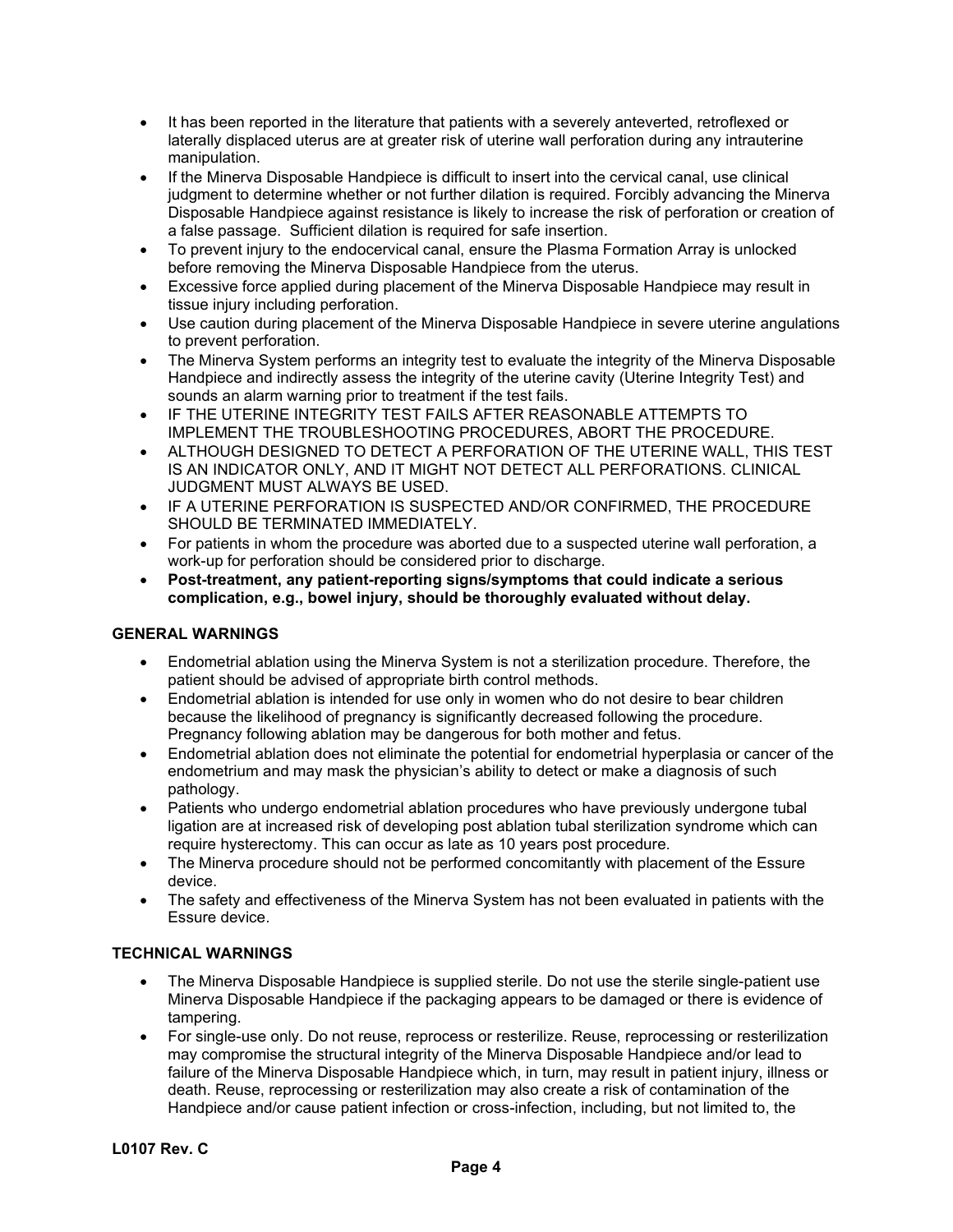transmission of infectious disease(s) from one patient to another. Contamination of the Handpiece may lead to injury, illness or death of the patient.

- The used Minerva Disposable Handpiece must be treated as biohazardous waste and disposed of in accordance with hospital or clinic standard practice where the treatment is performed.
- If any hysteroscopy procedure is performed with hypotonic solution immediately prior to Minerva procedure, then the uterine cavity must be flushed with normal saline prior to treatment with the Minerva System. The presence of hypotonic fluid may reduce the efficiency of the Minerva System.
- Plugging the Minerva Disposable Handpiece into the Minerva RF Controller starts the preinsertion Handpiece integrity check.  $CO<sub>2</sub>$  is delivered to the Minerva Disposable Handpiece to verify patency. THIS TEST TAKES APPROXIMATELY 10 SECONDS TO COMPLETE AND MUST BE PERFORMED WITH THE MINERVA DISPOSABLE HANDPIECE EXTERNAL TO THE PATIENT TO ELIMINATE THE RISK OF AIR OR GAS EMBOLISM AS WELL AS ANY FALSE READINGS. The Minerva RF Controller touch screen will display the progress of the test. After the test image disappears, it is safe to insert the Minerva Disposable Handpiece.
- The Minerva Endometrial Ablation System may interfere with normal functions of some types of implanted pacemakers or implanted cardioverters/defibrillators. The Minerva System should not be used with patients who have pacemakers or other electrical implants. Check if the patient has pacemaker or implanted cardioverter/defibrillator prior to use. Consult the cardio-rhythm device manufacturer for information about the effects of RF energy on these devices.
- Care should be taken to ensure the patient does not contact metal parts which are earthed or which have an appreciable capacitance to earth, such as direct contact with the metal on tables.
- DANGER: EXPLOSION HAZARD. Do not use in the presence of a flammable anesthetic mixture. Do not use in the presence of flammable gases or liquids.
- Failure of the Minerva RF Controller could result in an unintended increase in output power.
- Do not use the Minerva System near or in a magnetic resonance (MR) environment.

## <span id="page-5-0"></span>**CAUTIONS**



- A false passage can occur during any procedure in which the uterus is instrumented, especially in cases of a severe anteverted, retroflexed or a laterally displaced uterus. Use caution to ensure that the Minerva Disposable Handpiece is properly positioned in the uterine cavity.
- Patients who have undergone endometrial ablation and are later placed on hormone replacement therapy should have a progestin included in their medication regimen in order to avoid the increased risk of endometrial adenocarcinoma associated with unopposed estrogen replacement therapy.
- The safety and effectiveness of the Minerva System has not been fully evaluated in patients:
	- $\circ$  with a uterine sound measurement greater than 10 cm;
	- $\circ$  with submucosal fibroids that distort the uterine cavity;<br>  $\circ$  with bicornuate, septate or sub-septate uteri:
	-
	- $\circ$  with bicornuate, septate or sub-septate uteri;<br>  $\circ$  with medical (e.g., GnRH agonist) or surgical with medical (e.g., GnRH agonist) or surgical pretreatment; or
	- $\circ$  who have undergone a previous endometrial ablation including the Minerva endometrial ablation procedure.
- The Minerva System consists of the following components:
	- o Single-patient use Minerva Disposable Handpiece with connecting cord and Desiccant
	- o Minerva RF Controller with Footswitch and Power Cord
	- $\circ$  Minerva CO<sub>2</sub> canister
	- o Minerva argon canister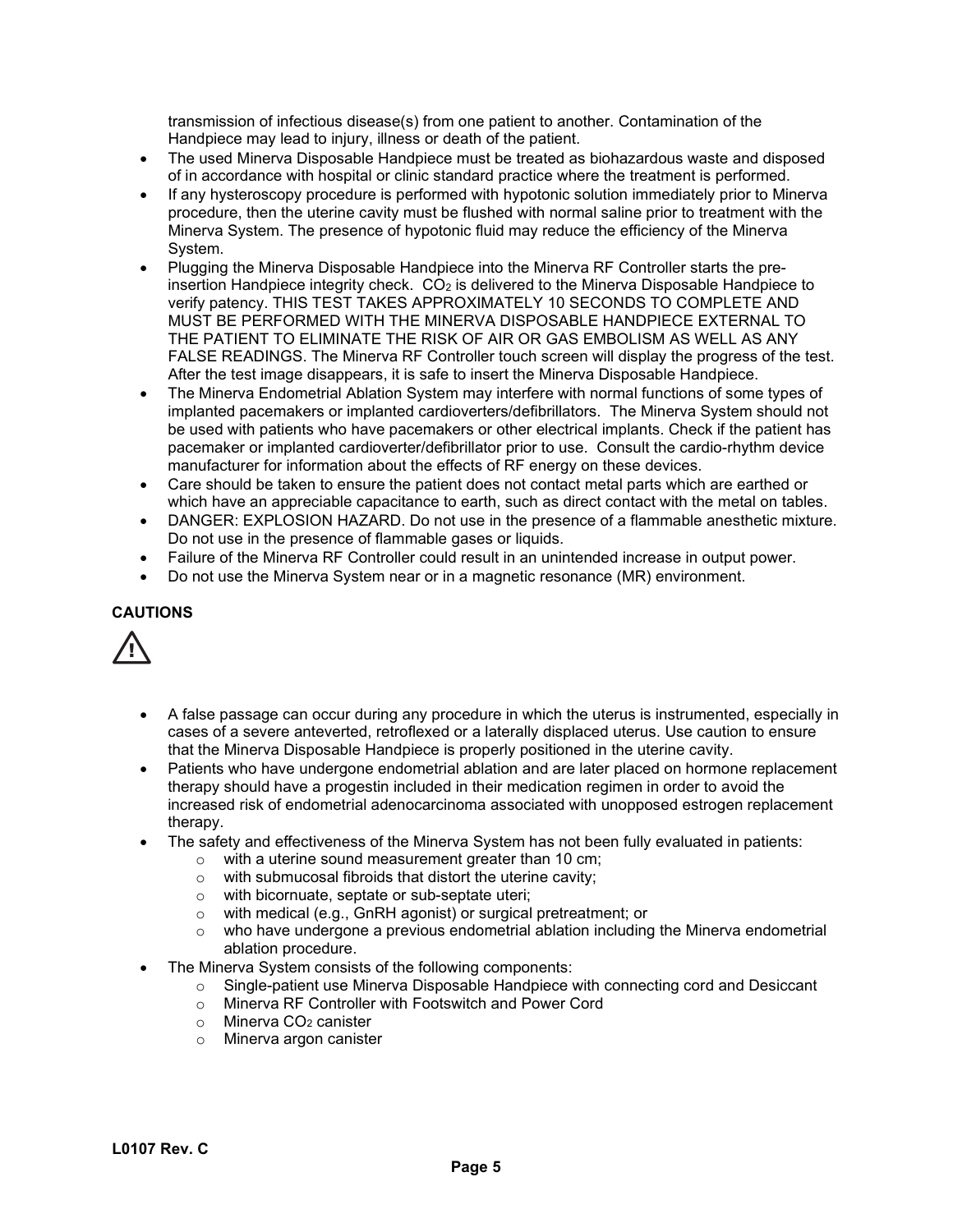- To ensure proper operation, never use other components with the Minerva System. Inspect the components regularly for damage, and do not use them if damage is apparent. The use of any cables or accessories other than those specified in these instructions may result in increased emissions or decreased immunity of the Minerva RF Controller.
- The Minerva Disposable Handpiece should only be used by physicians trained in the use of the Minerva Disposable Handpiece.
- The Minerva Disposable Handpiece must be used only in conjunction with the Minerva RF Controller. No other handpieces can be used with the Minerva RF Controller.
- Patients must be informed of the risks and possible adverse events associated with the endometrial ablation procedure and use of the Minerva Endometrial Ablation System.
- The user should inspect the Minerva Disposable Handpiece for damage prior to use.
- The Minerva Desiccant is non-sterile, and the packaging should not be placed in the sterile field.
- Do not use the Minerva Desiccant if desiccant material is pink in color.
- The Minerva Disposable Handpiece must be external to (outside of) the patient before plugging the connecting cord into the appropriate port on the front panel of the Minerva RF Controller.
- Do not use the Minerva Endometrial Ablation System in presence of volatile solvents or flammable anesthetics.
- In the event of a Minerva RF Controller failure, disconnect the Minerva Disposable Handpiece, use the ON/OFF Switch, or unplug the power cord to stop Argon and  $CO<sub>2</sub>$  flow, and RF energy delivery.
- Do not operate unit in a moist environment, as a shock hazard may exist. If liquids have entered the unit, the Minerva RF Controller must be returned to the manufacturer for testing prior to use.
- Interference produced by the operation of high-frequency equipment, such as the Minerva RF Controller, may adversely affect the operation of other electronic medical equipment such as monitors and imaging systems. If electromagnetic interference with other equipment is suspected, reorient the Minerva Disposable Handpiece or remove possible sources of interference (e.g., cellular phones, radios, etc.) from the room.
- It is recommended that any monitoring equipment or leads be placed as far as possible from the Plasma Formation Array when high frequency surgical equipment and physiological monitoring equipment are used simultaneously on the same patient. Needle monitoring electrodes are not recommended. Monitoring systems incorporating high frequency current-limiting devices are recommended for use.
- Do not use the Minerva Disposable Handpiece if wires are exposed as this increases the risk of an electrical shock or fire.
- Failure of the Minerva Endometrial Ablation System equipment could result in an unintended increase of output power.
- Use of accessories and cables, other than those specified for the Minerva Endometrial Ablation System, may result in increased emissions or decreased immunity of the system.
- Use only the hospital grade power cord and Minerva Footswitch supplied with the Minerva RF Controller.
- Removing screws and opening of the Minerva RF Controller will invalidate the warranty.
- The Minerva RF Controller contains no user serviceable parts. Return to manufacturer for repairs.
- Do not restrict the openings on the Minerva RF Controller enclosure, as they provide the required airflow for cooling.
- The patient should not come into contact with earthed metal parts or parts with appreciable capacitance to earth. The use of antistatic sheeting is recommended.
- Position the Minerva Disposable Handpiece connecting cord such that contact with patient or other electrical leads is avoided.
- Position the Minerva RF Controller on a flat surface for clinical use.
- Care should be taken not to damage the silicone membrane of the Plasma Formation Array during preparation and use.
- Careful measuring of the uterus is important for safe and proper Minerva Disposable Handpiece PFA length setting to prevent thermal injury to the endocervical canal.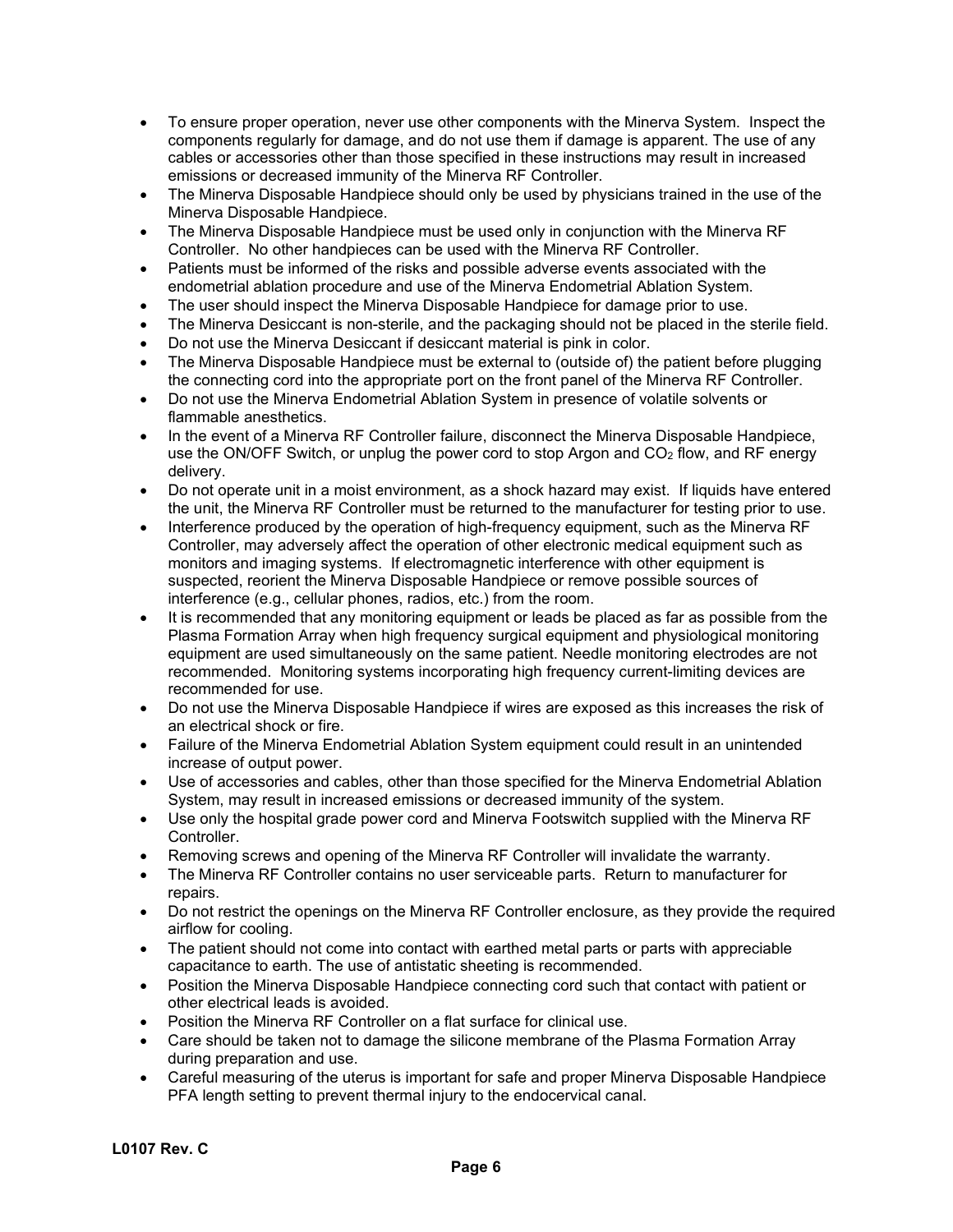- If during the ablation cycle the cervical balloon does not adequately seal the cervical canal, unintended thermal damage to the endocervical canal may occur as a result of hot fluid leaking from the uterine cavity into the canal. Use clinical judgment to continue with the ablation procedure if such a leak is suspected.
- During the ablation cycle, ensure the connection tubing is not kinked or twisted which could reduce the flow of argon gas and reduce the effect of ablation.
- During ablation, do not unlock the Minerva Disposable Handpiece handle or retract or remove the Minerva Disposable Handpiece.
- The Minerva RF Controller is for use without a neutral electrode.
- Use non-flammable agents for cleaning and disinfecting wherever possible.
- Flammable agents used for cleaning, disinfecting, or as solvents of adhesives should be allowed to evaporate before application of RF energy.
- Flammable solutions can pool under the patient or in body depressions such as the umbilicus, and in body cavities such as the vagina. Fluids pooled in the body depressions and cavities should be evacuated before the Minerva RF Controller is used.
- Endogenous gases (e.g., cotton and gauze saturated with oxygen) may be ignited by sparks produced during normal use of the Minerva RF Controller.
- Do not position the Minerva RF Controller such that it is difficult to connect/disconnect the Minerva Disposable Handpiece connector.
- To avoid risk of electric shock, the Minerva RF Controller must only be connected to a mains supply with protective earth.
- Do not modify the Minerva RF Controller without authorization from Minerva Surgical.
- The Minerva RF Controller needs special precautions regarding EMC and needs to be installed and put into service according to the EMC information provided in section 21.0 of the Operator's Manual.
- The use of Portable and Mobile RF Communications Equipment can affect the Minerva RF Controller.
- The Minerva RF Controller should not be used adjacent to or stacked with other equipment. If adjacent or stacked use is necessary, the Minerva RF Controller should be observed to verify normal operation in the configuration in which it will be used.
- The power cord connection to the Minerva RF Controller provides a means of isolation. The Minerva RF Controller should be positioned so as to provide easy access to the power cord connection in the event that the unit must be quickly unplugged.

# <span id="page-7-0"></span>**MINERVA CLINICAL STUDIES**

The Minerva Endometrial Ablation System was evaluated in two clinical studies, the Minerva Single-Arm Study and the Minerva Randomized Clinical Trial (RCT).

# **ADVERSE EVENTS**

The Minerva Single-Arm study was a prospective, multi-center, single-arm, international clinical study of 110 patients with menorrhagia. Adverse events were reported from the time of procedure through the 12 month follow-up study period. Two- and three-year safety was also evaluated by collecting gynecological adverse events in subjects who consented to long-term follow-up.

Additional safety and efficacy information is available from an ongoing RCT, evaluating the Minerva Endometrial Ablation System. The RCT is a prospective, controlled, randomized, multicenter, safety and effectiveness clinical study of 153 subjects (102 Minerva and 51 Rollerball) with menorrhagia. One year follow-up data are currently available. Long-term safety at two and three years is also being assessed by collecting gynecological adverse events.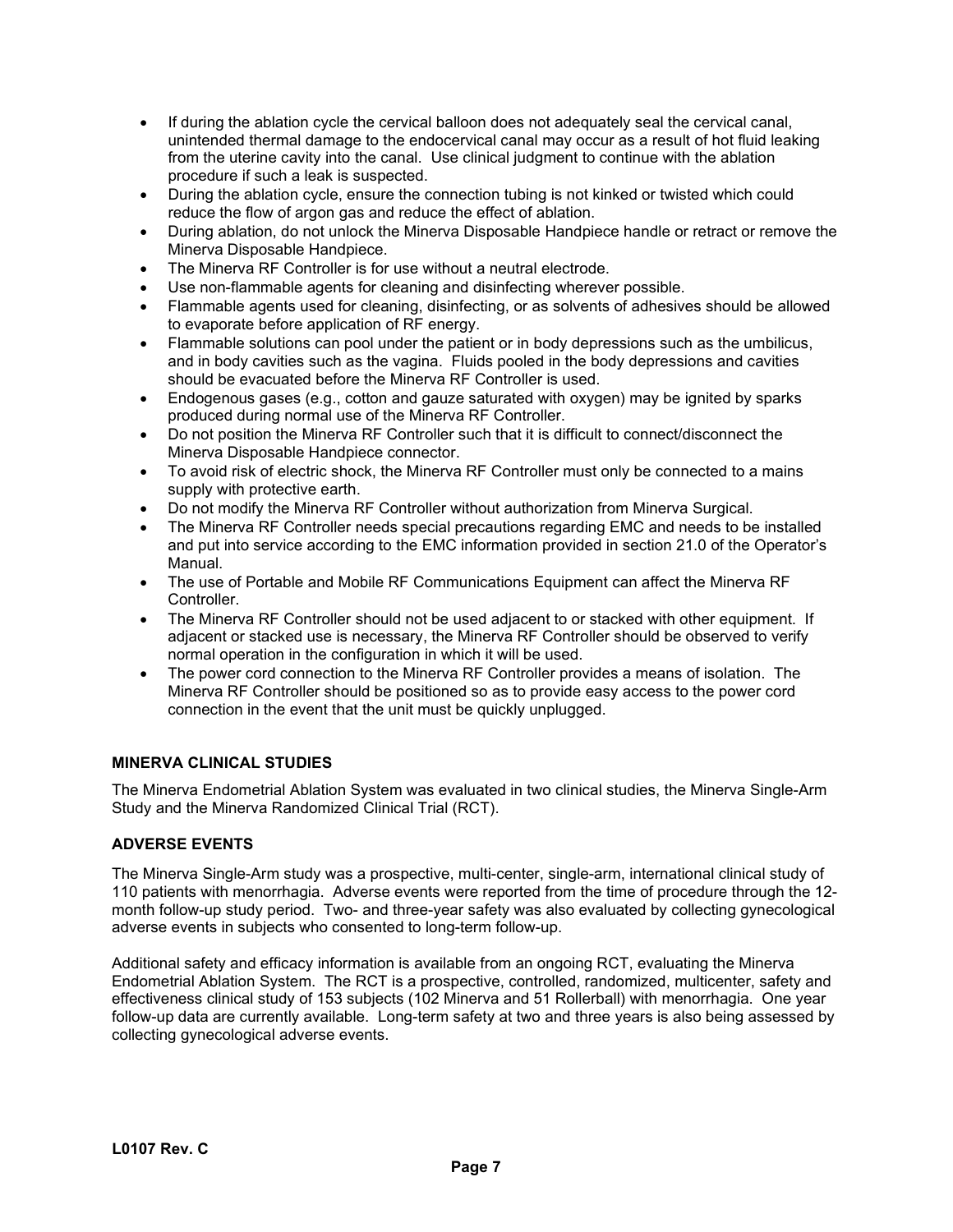**Table 1** shows the number and percent of patients in each study who reported specific endometrial ablation-related adverse events and symptoms (one or more times) up to 3 years post-procedure (up to 1 year post-procedure in the RCT).

# **Table 1: Number and Percent of Patients with One or More Related\* Adverse Events and Symptoms by Time of Occurrence**

|                                                                          | <b>Minerva Single-Arm Study</b><br><b>Minerva Randomized Study</b> |                 |                   |  |  |
|--------------------------------------------------------------------------|--------------------------------------------------------------------|-----------------|-------------------|--|--|
| <b>Adverse Event/Symptom</b>                                             | Minerva (n=110)                                                    | Minerva (n=102) | Rollerball (n=51) |  |  |
| <b>Intra-operative Adverse Events and Symptoms</b>                       |                                                                    |                 |                   |  |  |
| Skin Rash and/or Itching or Burning Sensation                            | $0(0.0\%)**$                                                       | $1(1.0\%)$      | $0(0.0\%)$        |  |  |
| Post-operative Adverse Events and Symptoms (Recovery room to < 24 hours) |                                                                    | ***             |                   |  |  |
| <b>Pelvic Cramping</b>                                                   | 64 (58.2%)                                                         | 51 (50.0%)      | 23 (45.1%)        |  |  |
| Vaginal Discharge and/or Unpleasant Vaginal                              | 15 (13.6%)                                                         | 32 (31.4%)      | 16 (31.4%)        |  |  |
| Smell or Burning or Other Abnormal Sensation                             |                                                                    |                 |                   |  |  |
| <b>Bleeding or Spotting</b>                                              | 8 (7.3%)                                                           | 39 (38.2%)      | 15 (29.4%)        |  |  |
| Nausea and/or Vomiting                                                   | 17 (15.5%)                                                         | 17 (16.7%)      | 8 (15.7%)         |  |  |
| Weakness, Fatigue, Sleepiness, Lack of                                   | 6(5.5%)                                                            | 5 (4.9%)        | $1(2.0\%)$        |  |  |
| Concentration, Dizziness                                                 |                                                                    |                 |                   |  |  |
| Abdominal Pain and/or Bloating                                           | 10 (9.1%)                                                          | $0(0.0\%)$      | $0(0.0\%)$        |  |  |
| <b>Circulatory Symptoms</b>                                              | 4(3.6%)                                                            | 5(4.9%)         | 3(5.9%)           |  |  |
| Headache                                                                 | 4(3.6%)                                                            | $0(0.0\%)$      | 2(3.9%)           |  |  |
| Backache                                                                 | 3(2.7%)                                                            | $1(1.0\%)$      | $0(0.0\%)$        |  |  |
| Fever                                                                    | $0(0.0\%)$                                                         | $1(1.0\%)$      | $0(0.0\%)$        |  |  |
| Agitation                                                                | $0(0.0\%)$                                                         | $1(1.0\%)$      | 2(3.9%)           |  |  |
| <b>Vulvar Pruritus</b>                                                   | $0(0.0\%)$                                                         | $1(1.0\%)$      | $0(0.0\%)$        |  |  |
| <b>Urinary Disturbance</b>                                               | $0(0.0\%)$                                                         | $1(1.0\%)$      | $1(2.0\%)$        |  |  |
| Post-operative Adverse Events and Symptoms (≥ 24 hours - 2 Weeks)        |                                                                    | ***             |                   |  |  |
| <b>Pelvic Cramping</b>                                                   | 12 (10.9%)                                                         | $0(0.0\%)$      | $0(0.0\%)$        |  |  |
| Abdominal Pain and/or Bloating                                           | $1(0.9\%)$                                                         | 3(2.9%)         | $1(2.0\%)$        |  |  |
| Pelvic Pain                                                              | $0(0.0\%)$                                                         | $1(1.0\%)$      | $0(0.0\%)$        |  |  |
| Nausea and/or Vomiting                                                   | $1(0.9\%)$                                                         | $0(0.0\%)$      | $0(0.0\%)$        |  |  |
| Vaginal Discharge and/or Unpleasant Vaginal                              | $0(0.0\%)$                                                         | $1(1.0\%)$      | $0(0.0\%)$        |  |  |
| Smell or Burning or Other Abnormal Sensation                             |                                                                    |                 |                   |  |  |
| Weakness, Fatigue, Sleepiness, Lack of                                   | $0(0.0\%)$                                                         | $1(1.0\%)$      | $1(2.0\%)$        |  |  |
| Concentration, Dizziness                                                 |                                                                    |                 |                   |  |  |
| <b>Circulatory Symptoms</b>                                              | $1(0.9\%)$                                                         | $0(0.0\%)$      | $0(0.0\%)$        |  |  |
| Constipation                                                             | 1 (0.9%)                                                           | $0(0.0\%)$      | $1(2.0\%)$        |  |  |
| Pelvic Inflammatory Disease                                              | 1 (0.9%)                                                           | $0(0.0\%)$      | $0(0.0\%)$        |  |  |
| Fever                                                                    | 1 (0.9%)                                                           | $0(0.0\%)$      | $0(0.0\%)$        |  |  |
| <b>Endometritis or Endomyometritis</b>                                   | $0(0.0\%)$                                                         | $1(1.0\%)$      | 2(3.9%)           |  |  |
| Skin Rash and/or Itching or Burning Sensation                            | $0(0.0\%)$                                                         | $1(1.0\%)$      | $1(2.0\%)$        |  |  |
| Post-operative Adverse Events and Symptoms (>2 Weeks - 1 Year)           |                                                                    |                 |                   |  |  |
| Pelvic Inflammatory Disease                                              | $0(0.0\%)$                                                         | $1(1.0\%)$      | $0(0.0\%)$        |  |  |
| Hematometra                                                              | $0(0.0\%)$                                                         | $1(1.0\%)$      | $0(0.0\%)$        |  |  |
| Dysmenorrhea                                                             | $0(0.0\%)$                                                         | $0(0.0\%)$      | $1(2.0\%)$        |  |  |
| Long-Term Follow-up Adverse Events and                                   | $($ >1 Year – 3 Years) $†$                                         |                 |                   |  |  |
| <b>Symptoms</b>                                                          | $(n=101)$                                                          | >1 Year         |                   |  |  |
| <b>Pelvic Cramping</b>                                                   | $2(2.0\%)$                                                         |                 |                   |  |  |

\* Possibly, probably, or highly probably related to Device or Procedure

\*\* Percent of patients who reported specific endometrial ablation-related adverse events and symptoms

\*\*\* Ten patients in the Single-Arm Study and two patients in the RCT reported the same AE at the < 24 hours and the 24 hours – 2 Weeks visits

† Gynecologic Adverse Events during Long-Term Follow-up (2 and 3 years after the procedure)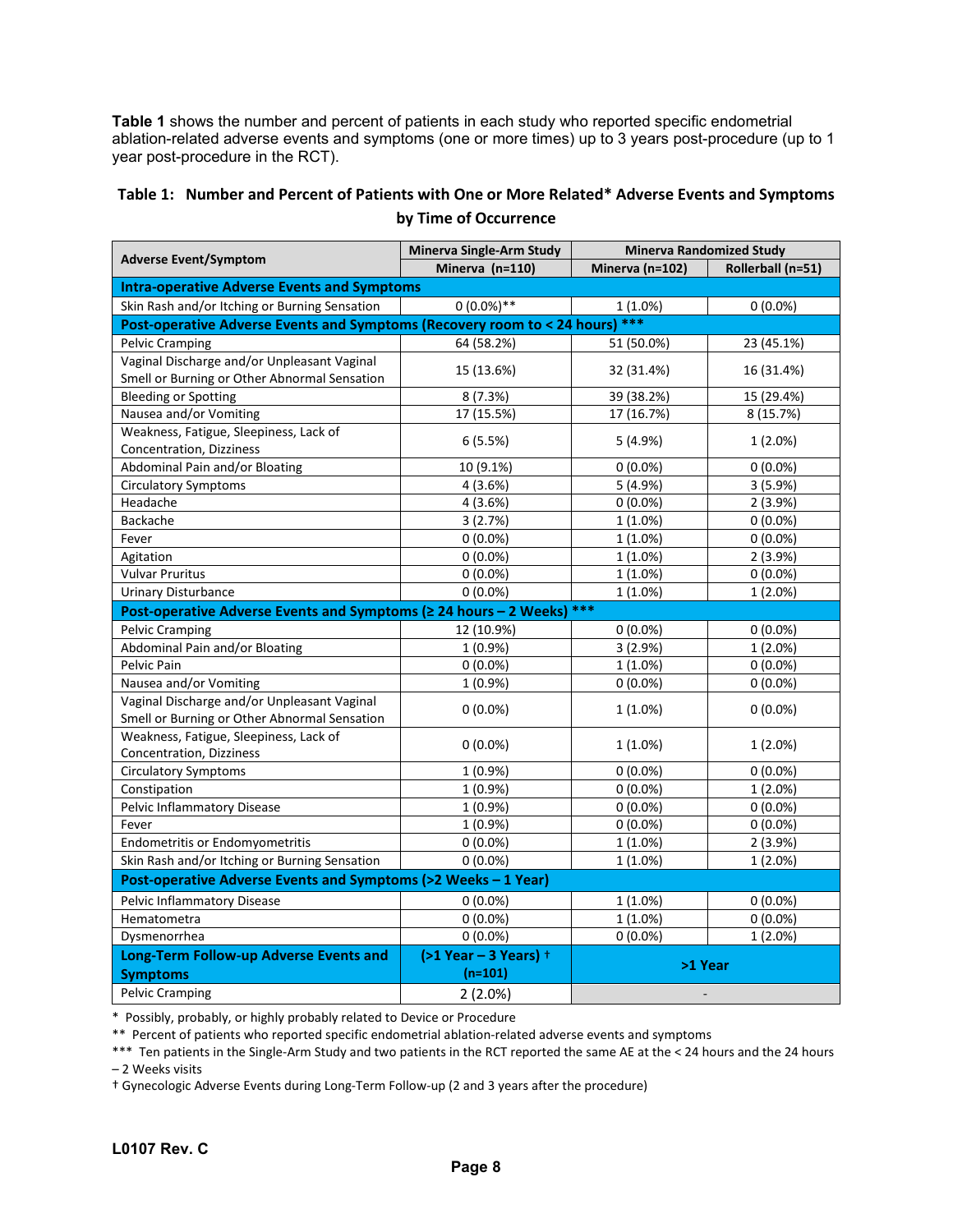**Table 2** shows the frequency (number of occurrences) of endometrial ablation-related adverse events and symptoms reported during the 3-year follow-up period (up to 1-year post-procedure in the RCT). As an example, if the same patient reported two episodes of cramping, the table would reflect two occurrences.

|                                                                          | <b>Minerva Single-Arm Study</b> | <b>Minerva Randomized Study</b> |                   |  |  |
|--------------------------------------------------------------------------|---------------------------------|---------------------------------|-------------------|--|--|
| <b>Adverse Event/Symptom</b>                                             | Minerva (n=110)                 | Minerva (n=102)                 | Rollerball (n=51) |  |  |
| <b>Intra-operative Adverse Events and Symptoms</b>                       |                                 |                                 |                   |  |  |
| Skin Rash and/or Itching or Burning Sensation                            | $\Omega$                        | $\mathbf{1}$                    | 0                 |  |  |
| Post-operative Adverse Events and Symptoms (Recovery room to < 24 hours) |                                 |                                 |                   |  |  |
| <b>Pelvic Cramping</b>                                                   | 64                              | 51                              | 23                |  |  |
| Vaginal Discharge and/or Unpleasant Vaginal                              | 16                              | 32                              | 16                |  |  |
| Smell or Burning or Other Abnormal Sensation                             |                                 |                                 |                   |  |  |
| <b>Bleeding or Spotting</b>                                              | 8                               | 39                              | 15                |  |  |
| Nausea and/or Vomiting                                                   | 21                              | 19                              | 9                 |  |  |
| Weakness, Fatigue, Sleepiness, Lack of                                   | 7                               | 5                               | $\overline{2}$    |  |  |
| Concentration, Dizziness                                                 |                                 |                                 |                   |  |  |
| Abdominal Pain and/or Bloating                                           | 10                              | 0                               | 0                 |  |  |
| <b>Circulatory Symptoms</b>                                              | 4                               | 5                               | 3                 |  |  |
| Backache                                                                 | 3                               | $\mathbf{1}$                    | $\mathbf 0$       |  |  |
| Headache                                                                 | 4                               | 0                               | $\overline{2}$    |  |  |
| Fever                                                                    | 0                               | $\mathbf{1}$                    | $\Omega$          |  |  |
| Agitation                                                                | 0                               | $\mathbf 1$                     | $\overline{2}$    |  |  |
| <b>Vulvar Pruritus</b>                                                   | 0                               | $\mathbf 1$                     | $\Omega$          |  |  |
| Urinary Disturbance                                                      | $\Omega$                        | $\mathbf{1}$                    | $\mathbf{1}$      |  |  |
| Post-operative Adverse Events and Symptoms (≥ 24 hours - 2 Weeks)        |                                 |                                 |                   |  |  |
| <b>Pelvic Cramping</b>                                                   | 12                              | 0                               | 0                 |  |  |
| Abdominal Pain and/or Bloating                                           | $\mathbf{1}$                    | 3                               | $\mathbf{1}$      |  |  |
| Pelvic Pain                                                              | 0                               | $\mathbf{1}$                    | $\Omega$          |  |  |
| Nausea and/or Vomiting                                                   | $\mathbf 1$                     | 0                               | $\Omega$          |  |  |
| Vaginal Discharge and/or Unpleasant Vaginal                              | 0                               | $\mathbf{1}$                    | 0                 |  |  |
| Smell or Burning or Other Abnormal Sensation                             |                                 |                                 |                   |  |  |
| Weakness, Fatigue, Sleepiness, Lack of                                   | 0                               | $\mathbf{1}$                    | $\mathbf{1}$      |  |  |
| Concentration, Dizziness                                                 |                                 |                                 |                   |  |  |
| <b>Circulatory Symptoms</b>                                              | 1                               | 0                               | 0                 |  |  |
| Constipation                                                             | $\mathbf{1}$                    | 0                               | $\mathbf{1}$      |  |  |
| Pelvic Inflammatory Disease                                              | $\mathbf{1}$                    | 0                               | 0                 |  |  |
| Fever                                                                    | $\mathbf{1}$                    | 0                               | 0                 |  |  |
| Endometritis or Endomyometritis                                          | 0                               | $\mathbf{1}$                    | $\overline{2}$    |  |  |
| Skin Rash and/or Itching or Burning Sensation                            | 0                               | $\mathbf{1}$                    | $\mathbf{1}$      |  |  |
| Post-operative Adverse Events and Symptoms (>2 Weeks - 1 Year)           |                                 |                                 |                   |  |  |
| Pelvic Inflammatory Disease                                              | 0                               | 1                               | 0                 |  |  |
| Hematometra                                                              | 0                               | $\mathbf 1$                     | $\Omega$          |  |  |
| Dysmenorrhea                                                             | 0                               | 0                               | 1                 |  |  |
| Long-Term Follow-up Adverse Events and                                   | $($ >1 Year – 3 Years) $†$      | >1 Year                         |                   |  |  |
| <b>Symptoms</b>                                                          | $(n=101)$                       |                                 |                   |  |  |
| <b>Pelvic Cramping</b>                                                   | 2                               |                                 |                   |  |  |

# **Table 2: Number of Occurrences of Related\* Adverse Events and Symptoms**

\* Possibly, probably, or highly probably related to Device or Procedure

† Gynecologic Adverse Events during Long-Term Follow-up (2 and 3 years after the procedure)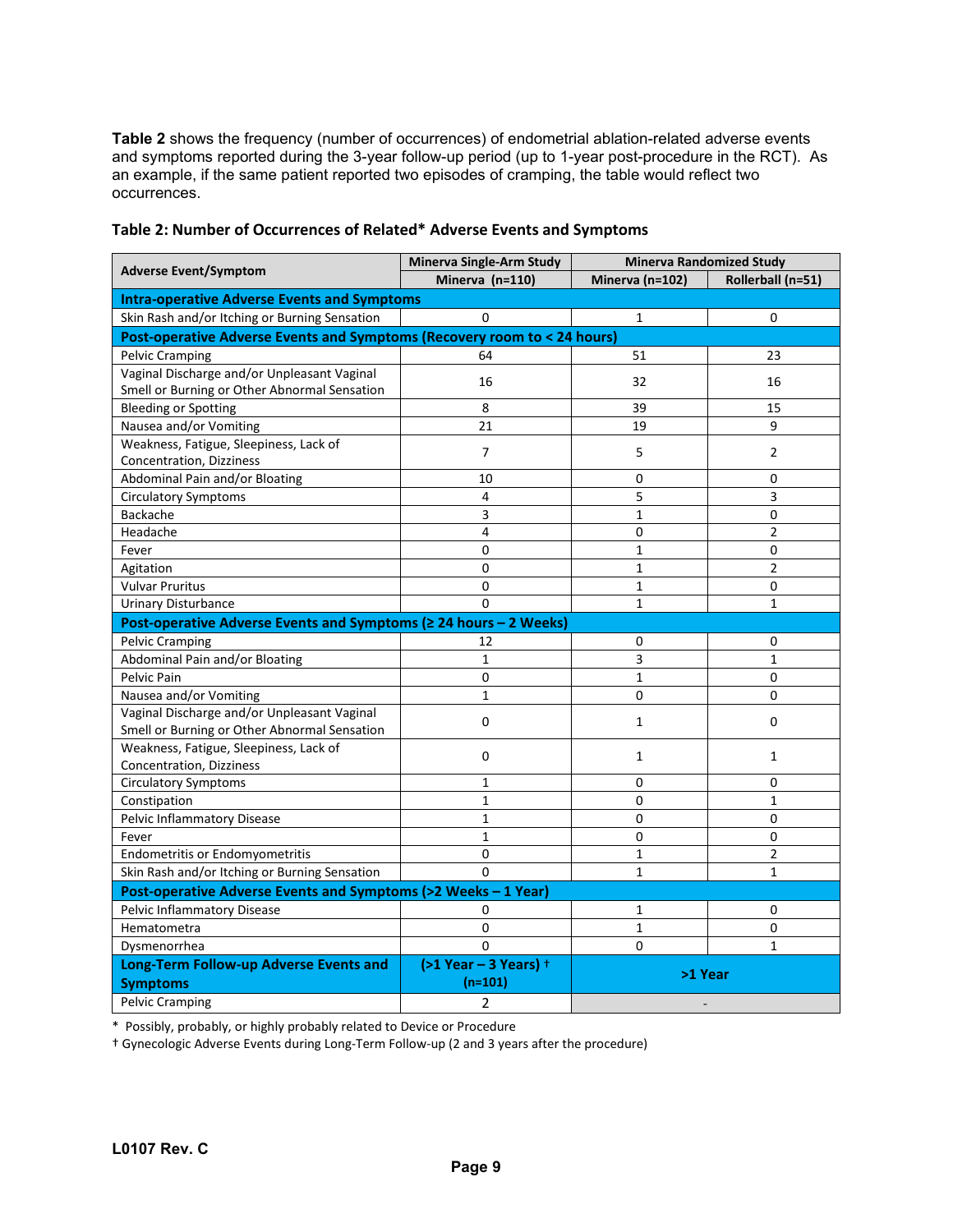# **ANTICIPATED POST-PROCEDURAL SYMPTOMS**

For any endometrial ablation procedure, commonly reported postoperative events include the following:

- Postoperative cramping can range from mild to severe. This cramping will typically last a few hours and rarely continues beyond the first day following the procedure.
- When present, nausea and vomiting typically occur immediately following the procedure, are associated with anesthesia and can be managed with medication.
- Vaginal discharge
- Vaginal bleeding/spotting

# **OTHER ADVERSE EVENTS**

As with all endometrial ablation procedures, serious injury or death can occur.

The following adverse events could occur or have been reported in association with the use of other endometrial ablation systems and may occur when the Minerva Endometrial Ablation System is used:

- Post-ablation tubal sterilization syndrome
- Pregnancy-related complications **NOTE: pregnancy following endometrial ablation is very dangerous for both the mother and the fetus.**
- Thermal injury to adjacent tissue, including bowel, bladder, cervix, vagina, vulva and/or perineum
- Perforation of the uterine wall
- Hemorrhage
- Hematometra
- Difficulty with defecation or micturition
- Uterine necrosis
- Air or gas embolism
- Infection or sepsis
- Complications leading to serious injury or death

# **MINERVA CLINICAL STUDIES SUMMARY**

# **Minerva Single Arm Clinical Study**

**Purpose:** The safety and effectiveness of the Minerva Endometrial Ablation System was evaluated in premenopausal women who had completed childbearing and were suffering from menorrhagia secondary to benign causes.

**Study Endpoints:** The primary effectiveness measure was a validated menstrual diary scoring system developed by Higham (Higham JM, O'Brien PMS, Shaw RW *Br J Obstet Gynaecol* 1990; 97:734-9). Assessment of menstrual blood loss was performed using a pictorial blood loss assessment chart (PBLAC). Patient success was defined as a reduction in menstrual diary score from >150 pre-treatment to ≤ 75 at 12 months post-procedure.

Study success was based on a comparison between the Minerva Endometrial Ablation System and an Objective Performance Criterion (OPC). The OPC is 66% based on the lower bound of the 95% confidence interval of the average success rate for the five approved global endometrial ablation (GEA) devices.

The primary safety measure was based on the adverse events reported during the study.

Secondary endpoints included the amenorrhea rate, anesthesia regimen, length of procedure (Minerva Disposable Handpiece insertion to Minerva Disposable Handpiece removal), and responses from a patient satisfaction questionnaire.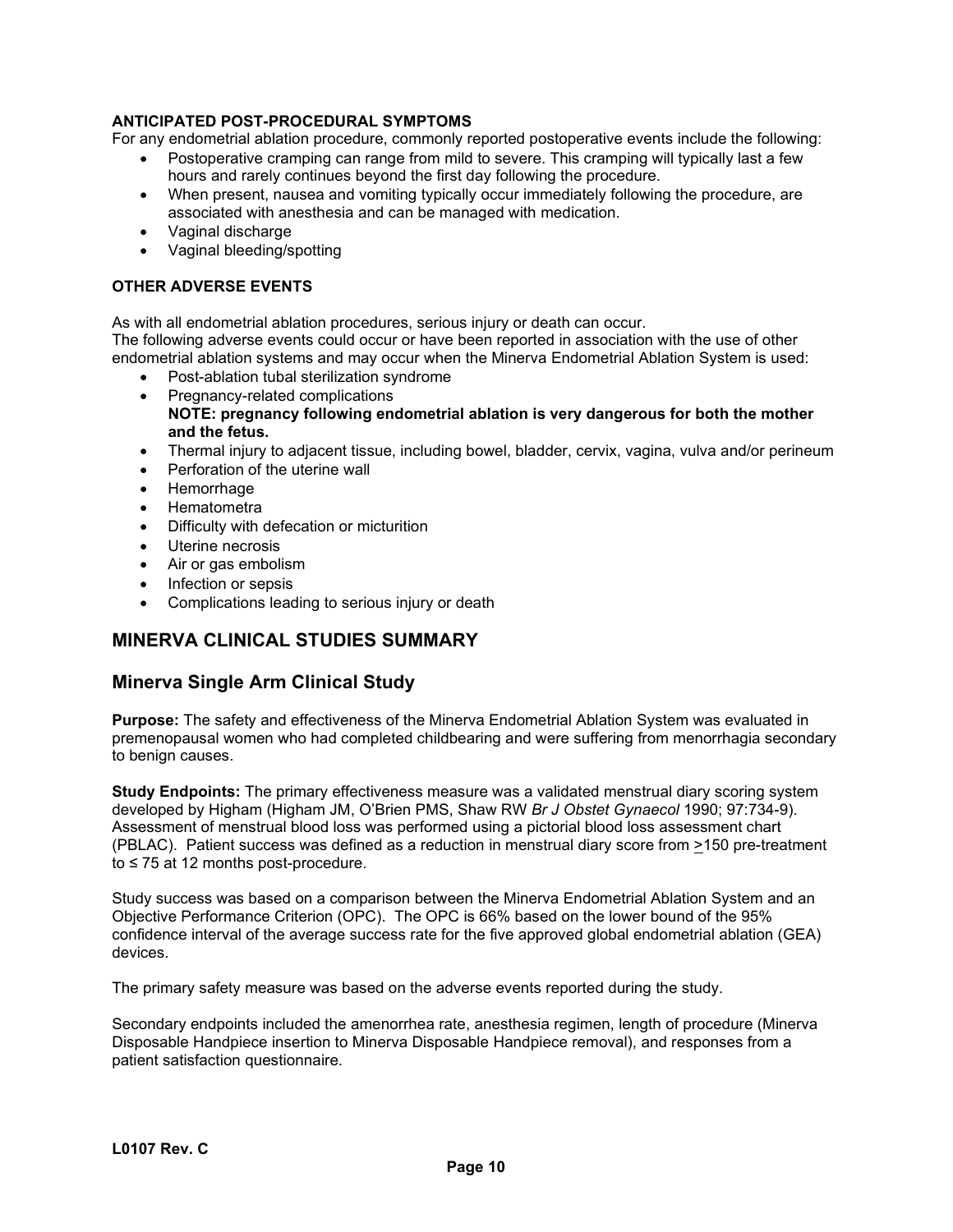**Methods:** A prospective, multi-center, single-arm, international clinical study was conducted at seven clinical sites and included 110 patients diagnosed with menorrhagia. Menstrual diary scores were collected pre-operatively and monthly for 12 months post-procedure. Patients were treated at any time in their menstrual cycle. Patients received no endometrial pretreatment (e.g., hormone, dilation and curettage, or cycle timing).

Study subjects were required to meet the following key patient selection criteria:

## *Inclusion Criteria*

- 1) Refractory menorrhagia with no definable organic cause
- 2) Female subject from age 25 to 50 years
- 3) Uterine sound measurement of 6.0cm to 10.0cm (external os to internal fundus)
- 4) One of the following criteria:
	- A. Documented history of menorrhagia secondary to abnormal uterine bleeding (AUB).
	- B. If a pictorial blood loss assessment chart (PBLAC) scoring systems is used; a minimum PBLAC score of ≥150 for 1 month prior to study enrollment.
- 5) Premenopausal at enrollment as determined by FSH measurement ≤ 40 mIU/ml
- 6) Not pregnant and no desire to be pregnant in the future
- 7) Patient agrees not to use hormonal contraception or any other medical intervention for bleeding during the study
- 8) Able to provide written informed consent using a form that has been approved by the reviewing IRB/EC
- 9) Subject agrees to follow-up exams and data collection, including ability to accurately use menstrual diaries for PBLAC analysis
- 10) Subject who is literate or demonstrates an understanding on how to use menstrual diaries.

## *Exclusion Criteria*

- 1) Pregnancy or subject with a desire to conceive
- 2) Endometrial hyperplasia as confirmed by histology
- 3) Presence of active endometritis
- 4) Active pelvic inflammatory disease
- 5) Active sexually transmitted disease (STD), at the time of ablation *Note: Treatment of STD documented in the chart serves as sufficient evidence of infection resolution. Patient may be considered for study enrollment.*
- 6) Presence of bacteremia, sepsis, or other active systemic infection
- 7) Active infection of the genitals, vagina, cervix, uterus or urinary tract at the time of the procedure
- 8) Known/suspected gynecological malignancy within the past 5 years
- 9) Known clotting defects or bleeding disorders
- 10) Untreated/unevaluated cervical dysplasia (except CIN I)
- 11) Known/suspected abdominal/pelvic cancer
- 12) Prior uterine surgery (except low segment cesarean section) that interrupts the integrity of the uterine wall (e.g., myomectomy or classical cesarean section)
- 13) Previous endometrial ablation procedure
- 14) Currently on medications that could thin the myometrial muscle, such as long-term steroid use (except inhaler or nasal therapy for asthma)
- 15) Currently on anticoagulants
- 16) Abnormal or obstructed cavity as confirmed by hysteroscopy or saline infusion sonohysterography (SIS), specifically:
	- a. Septate or bicornuate uterus or other congenital malformation of the uterine cavity
	- b. Pedunculated or submucosal myomas distorting the uterine cavity
	- c. Polyps likely to be the cause of the subject's menorrhagia
	- d. Intramural or subserosal myomas that distort the uterine cavity
- 17) Presence of an intrauterine device (IUD) which the patient is unwilling to have removed at the time of the operative visit
- 18) Presence of an implantable contraceptive device (e.g., Essure® or Adiana®).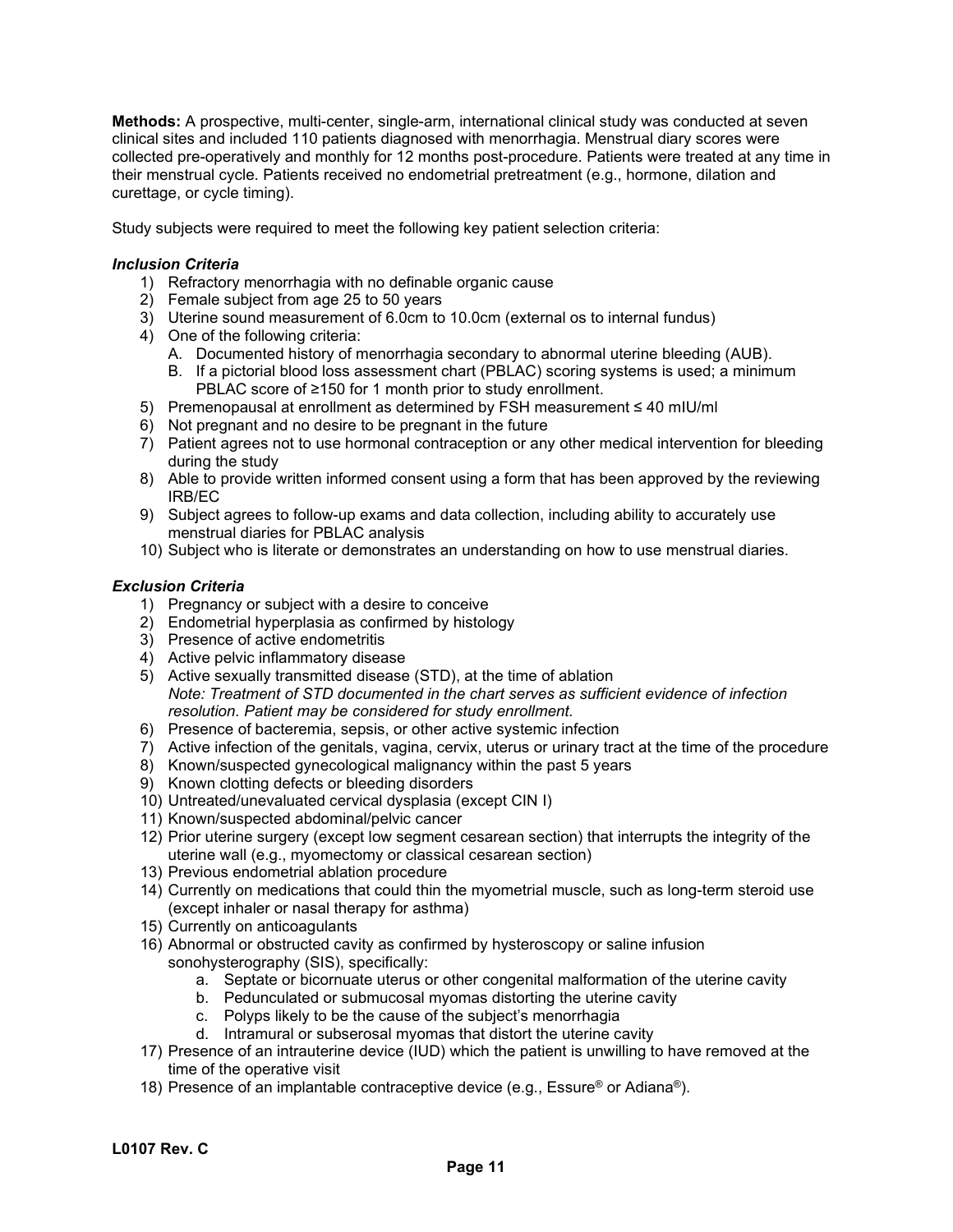- 19) Subject currently on hormonal birth control therapy or unwilling to use a non-hormonal birth control post-ablation (including a Mirena® device).
- 20) Subject who is within 6-weeks post-partum.
- 21) Any general health condition which, in the opinion of the Investigator, could represent an increased risk for the subject
- 22) Any subject who is currently participating or considers future participation in any other research of an investigational drug or device.

**Patient Population:** A total of 110 patients were enrolled at seven investigational sites. Patients were between the ages of 25 to 50 with 35.5% under the age of 40 and 64.5% 41 years of age or older. There were no statistical differences in demographic or gynecological history parameters among the seven investigational sites that had an effect on the ability to pool the results, as the pooling of the results was justified by the homogeneity of the primary endpoint (PBLAC Success) across sites.

This study was originally designed for 12 months of follow-up. After completion of the 12-month follow-up, the study protocol was amended to add long-term follow-up at 24 and 36 months following the procedure. Of the original 110 patients, re-consent for long-term follow-up was not obtained from 9 patients (all were study successes at the 12-month follow-up) reducing the Intent-to-Treat population to 101 patients for evaluation at 24 and 36 months. In addition, due to the length of time required to obtain regulatory approvals for the amendment for the long-term follow-up, 21 patients were not consented in time for the 24-month follow-up. The Intent-to-Treat population of 101 at 24 months includes: 72 patients who reported an outcome at 24 months, 5 screen failures, 1 aborted procedure, 2 withdrawals and 21 patients who could not be consented prior to the 24-month follow-up. At the 36-month follow-up, the Intent-to-Treat population includes: 93 patients reporting outcomes, 5 screen failures, 1 aborted procedure and 2 withdrawals. **Table 3** describes the accountability of patients throughout the study period.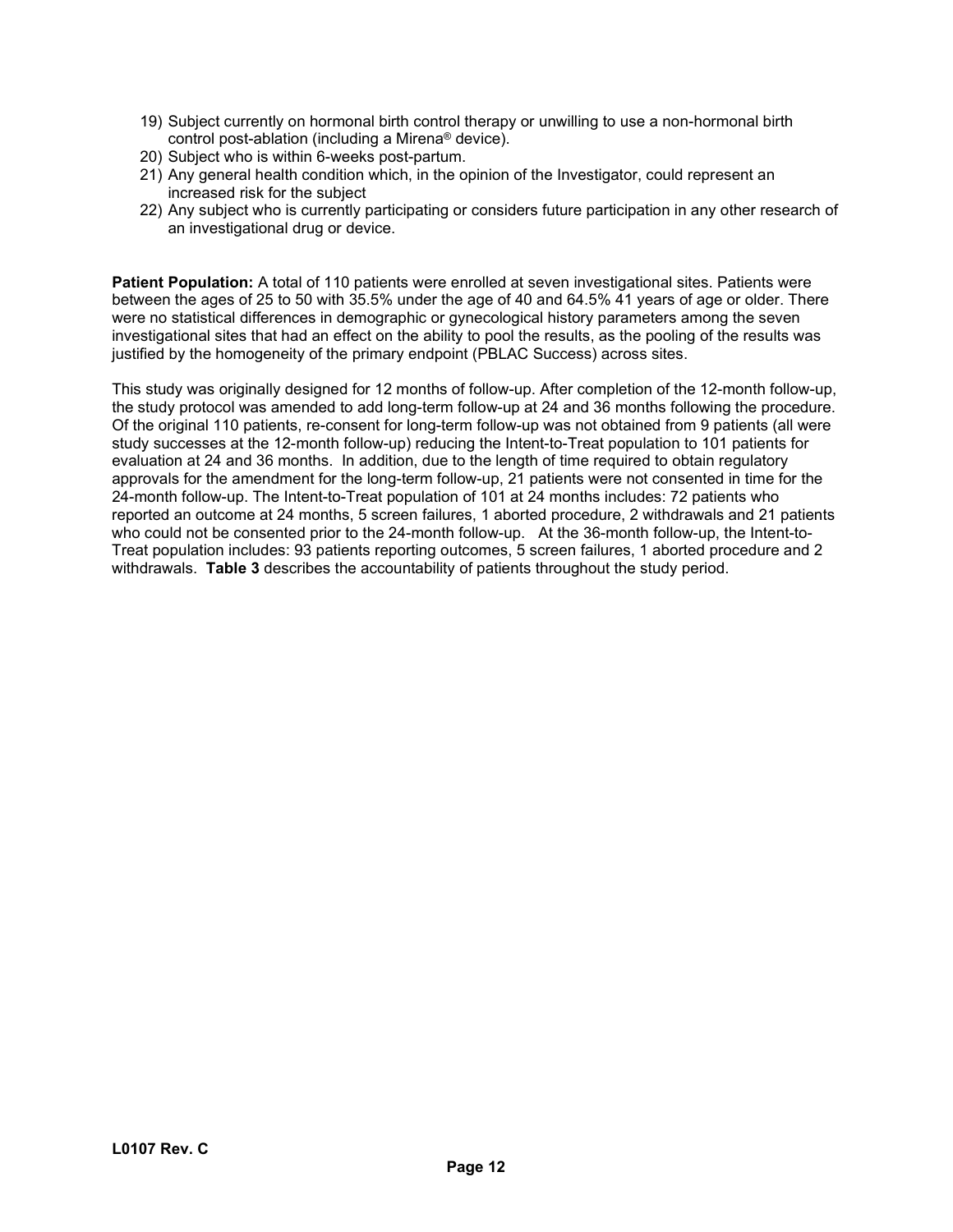|                                                           | <b>TOTAL</b> |
|-----------------------------------------------------------|--------------|
| 12-Month Follow-up                                        |              |
| <b>Enrolled</b>                                           | 110          |
| <b>Failed Inclusion/Exclusion Screen (not treated)</b>    | 5            |
| <b>Aborted procedure</b>                                  | $\mathbf{1}$ |
| <b>Completed Treatments</b>                               | 104          |
| <b>Intent to Treat Population</b>                         | 110          |
| 24-Month Follow-up                                        |              |
| Re-consented in time and eligible for 24-month follow-up  | 72           |
| Failures from 12-month follow-up                          |              |
| <b>Failed Inclusion/Exclusion Screening</b><br>$\bigcirc$ | 5            |
| <b>Aborted procedure</b><br>$\Omega$                      | $\mathbf{1}$ |
| Withdrew prior to visit for pelvic pain                   | 1            |
| Withdrew for additional AUB treatment                     | 1            |
| Not consented in time for 24-month follow-up              | $21*$        |
| 24-Month Population                                       | 101          |
| <b>Re-consent not obtained</b>                            | $9**$        |
| 36-Month Follow-up                                        |              |
| Re-consented in time and eligible for 36-month follow-up  | 93           |
| Failures from 12-month follow-up<br>$\bullet$             |              |
| <b>Failed Inclusion/Exclusion Screening</b><br>$\Omega$   | 5            |
| <b>Aborted procedure</b><br>$\circ$                       | $\mathbf{1}$ |
| Withdrew prior to 24-Month visit for pelvic pain          | $\mathbf{1}$ |
| Withdrew at 24-Month visit for additional AUB treatment   | 1            |
| <b>36-Month Population</b>                                | 101          |
| <b>Re-consent not obtained</b>                            | 9**          |

# **Table 3: Subject Accountability**

\* The regulatory bodies approved the amendment for long-term follow-up after the 24-month follow-up window for these 21 patients had closed.

\*\* Re-consent for long-term follow-up was not obtained from 9 patients of the original 110 enrolled. Each of these patients was a study success at the 12-month follow-up.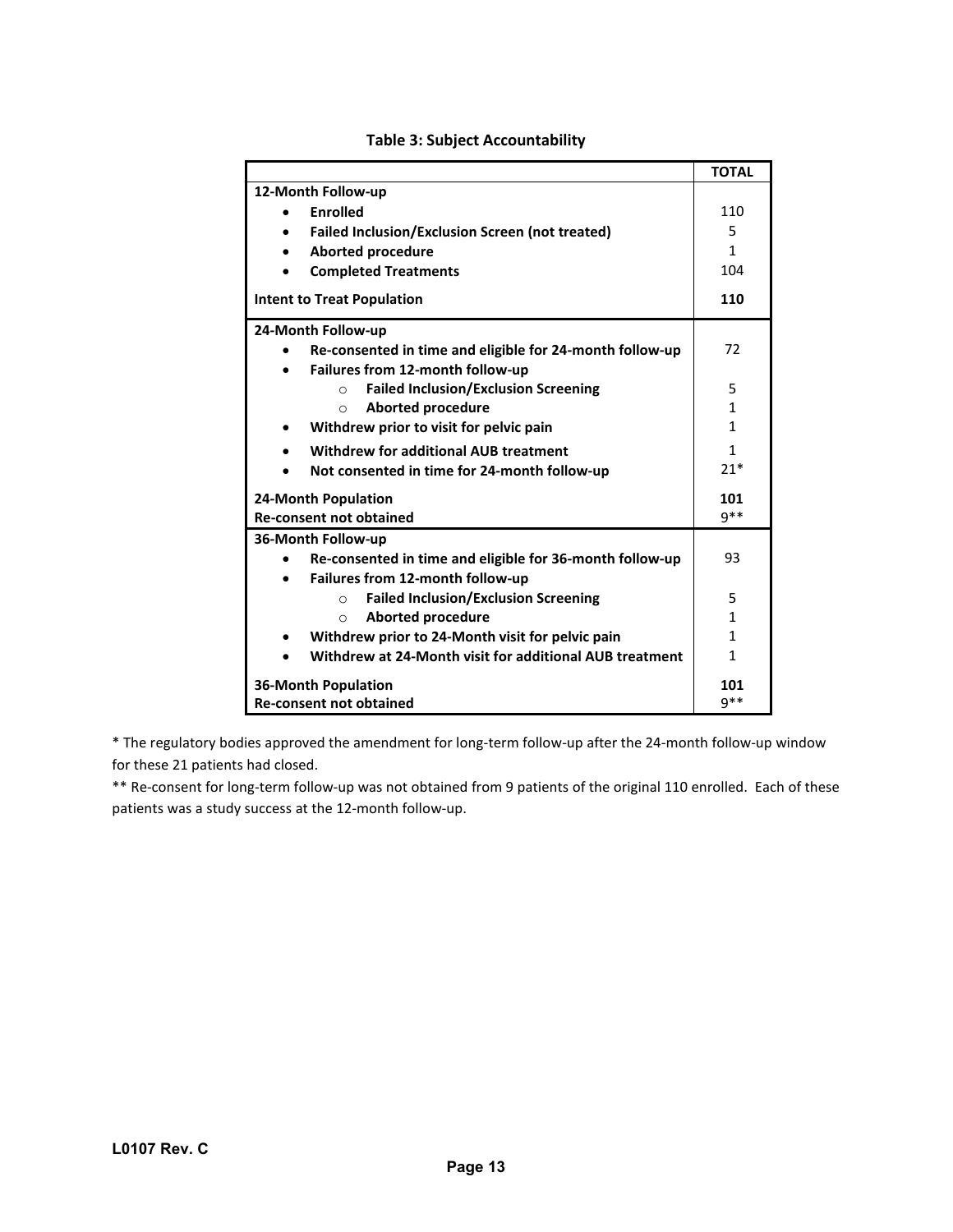# *Demographics and Gynecologic History*

**Table 4** presents the baseline demographic and gynecologic history parameters for the Intent-to-Treat population (all enrolled subjects).

| <b>Subject Characteristic</b>              | <b>Total Subjects</b><br>$(N=110)$ |
|--------------------------------------------|------------------------------------|
| Age (yrs)                                  |                                    |
| Mean ± SD (Median)                         | $42.0 \pm 5.3$ (43.2)              |
| Range (min, max)                           | (29.3, 49.7)                       |
| Race/Ethnicity                             |                                    |
| Hispanic**                                 | 23.6% (26)                         |
| Asian                                      | $0.9\%(1)$                         |
| Caucasian                                  | 75.5% (83)                         |
| African American                           | 0% (0)                             |
| Body Mass Index (BMI) (Kg/m <sup>2</sup> ) |                                    |
| Mean ± SD (Median)                         | $28.2 \pm 5.8$ (27.3)              |
| Range (min, max)                           | (18.0, 57.3)                       |
| <b>Reproductive History</b>                |                                    |
| Gravida                                    |                                    |
| Mean ± SD (Median)                         | $2.8 \pm 1.4$ (3.0)                |
| Range (min, max)                           | (0, 6)                             |
| Para                                       |                                    |
| Mean ± SD (Median)                         | $2.3 \pm 1.0$ (2.0)                |
| Range (min, max)                           | (0, 5)                             |
| Menstrual History                          |                                    |
| Regular Cycle Pattern                      | 86.4% (95)                         |
| Dysmenorrhea                               | 59.1% (65)                         |
| <b>PMS</b>                                 | 72.7% (80)                         |
| <b>PBLAC Score at baseline</b>             |                                    |
| Mean +SD (Median)                          | $469.4 \pm 337.2$ (381.4)          |
| (151.1, 2048.0)<br>Range (min, max)        |                                    |
| <b>Laboratory Testing</b>                  |                                    |
| FSH (IU/L)                                 |                                    |
| Mean +SD (Median)                          | $8.0 \pm 7.2$ (6.0)                |
| Range (min, max)                           | (0.4, 38.0)                        |

| Table 4: Baseline Demographics and Gynecological History |  |
|----------------------------------------------------------|--|
|----------------------------------------------------------|--|

\*\* Note: Hispanic is not a race; however, it is listed as such in the database to provide information on ethnicity of this subject population.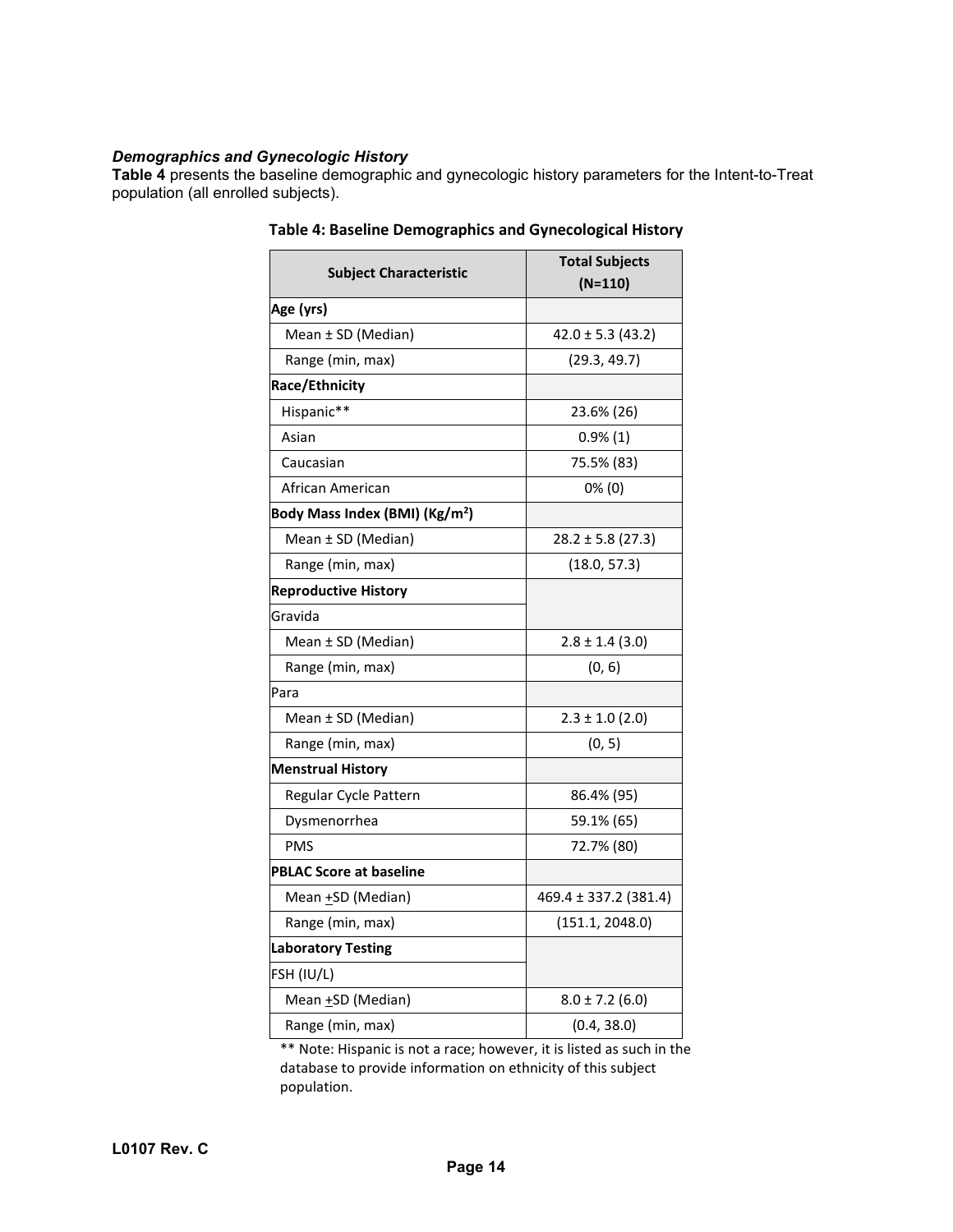#### **Results**

## *Safety Endpoint*

Adverse event information is described above in the "Adverse Events" Section, **Table 1** and **Table 2**.

#### *Primary Effectiveness: Success Rates*

Patient success at 12 months post-procedure is defined as a reduction in PBLAC diary score from >150 pre-operatively to ≤75 post-procedure. Data presented in **Table 5** represent the success rates at one, two and three years post-procedure. At one year, the worst-case scenario is presented whereby each of the discontinued patients (five screening failures and one aborted procedure described in **Table 3** for patient accountability) is counted as a "failure" for calculating the values listed in the table. At 2 and 3 years, long-term success rates were evaluated by asking each subject questions to assess their bleeding level. Due to the time lag in obtaining regulatory approvals and consenting subjects for long-term follow-up, there was a subset of subjects already past the window for their 24-month evaluation. As a result, 21 subjects had missed the 2-year follow-up. Subjects reporting a menstrual status of amenorrhea, spotting, hypomenorrhea, or eumenorrhea with no additional treatment for abnormal uterine bleeding (AUB) were considered a success in **Table 5**. A regression multiple imputation procedure was used to impute missing success/failures at the 24-month follow-up using the one-year success/failure variable as a predictor. One-hundred imputations were performed and the results were averaged to estimate the number of successes at two years and the associated success rate and 95% confidence interval (using Rubin's method)..

## **Table 5: Effectiveness: Success Rates**

| <b>Success</b><br><b>Normal or Less</b> | One Year*<br>(Total N=110) |      | Two Years**<br>(Total N=101) |      | Three Years**<br>(Total N=101) |      |
|-----------------------------------------|----------------------------|------|------------------------------|------|--------------------------------|------|
| <b>Monthly Bleeding</b>                 | $\mathsf{n}$               | %    | $\mathsf{n}$                 | %    | $\mathsf{n}$                   | %    |
| <b>Success</b><br>N(%)                  | 101                        | 91.8 | $92.8^{+}$                   | 91.9 | 94                             | 93.1 |
| 95% CI                                  | (85.0, 96.2)               |      | (86.2, 97.6)                 |      | (86.2, 97.2)                   |      |

#### **(Intent-To-Treat Population)**

\* Based on PBLAC Diary Scores

\*\* Based on Telephone Questionnaires

+ Estimated number of successes using a regression multiple imputation procedure

The purpose of the primary effectiveness analysis was to determine if the true Minerva success rate is greater than the Objective Performance Criterion (OPC) of 66%. The null hypothesis was that the Minerva success rate was equal to or less than the OPC of 66%. Based on the success rate of 91.8% observed in the Minerva ITT population, the null hypothesis was rejected at the significance level of 0.025, and the 12-month follow-up success rate observed with the Minerva Endometrial Ablation System was demonstrated to be statistically significantly greater than the OPC of 66% (p-value <0.0001).

#### *Secondary Effectiveness Endpoint: Amenorrhea*

Amenorrhea Rates were also evaluated using PBLAC diary scores during the first 12 months (i.e., diary score of 0), and based on subject responses to questions during the long-term follow-up. Amenorrhea was based on menstrual bleeding during the 30-day time period prior to the follow-up phone contact or visit. **Table 6** below provides the Amenorrhea Rates at the initial 12 months, as well as long-term results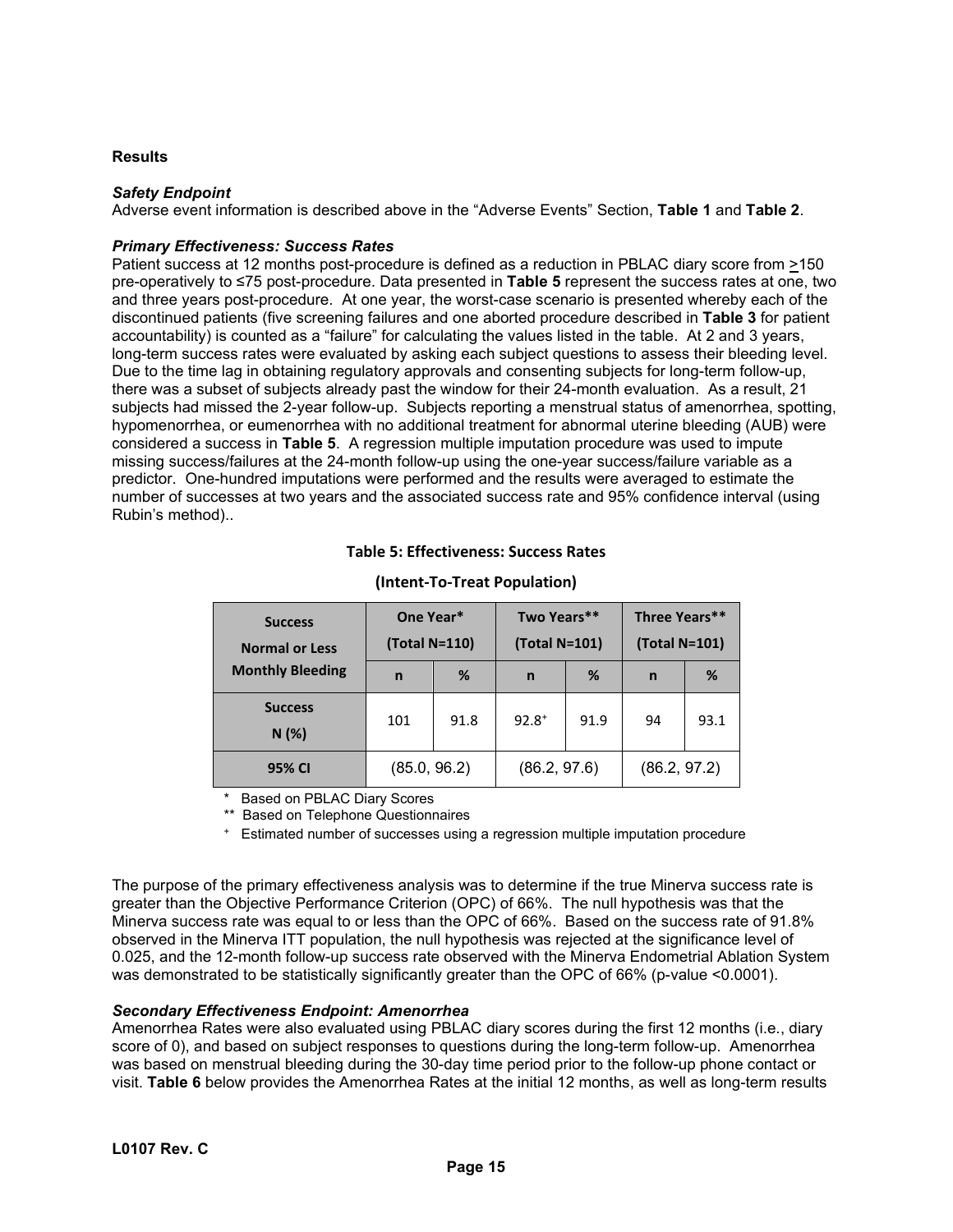determined by re-contacting subjects who consented to provide long-term follow-up between 4.5 and 5.2 years after the procedure (mean post-procedure time of 4.8 years).

| Amenorrhea | One Year*<br>(Total N=110) |            |   | >3 Years**<br>(Total N=101) |
|------------|----------------------------|------------|---|-----------------------------|
|            | $\mathsf{n}$               | %          | n | %                           |
| N(%)       | 73                         | 58<br>66.4 |   | 57.4                        |
| 95% CI     | (56.7, 75.1)               |            |   | (47.2, 67.2)                |

**Table 6: Amenorrhea Rates at 12 months and greater than 3 years post-treatment**

\* Based on PBLAC Diary Scores

\*\* Mean follow-up time 4.8 Years Based on Telephone Questionnaires

# *Secondary Effectiveness Endpoint: Patient Satisfaction*

Patient satisfaction with the Minerva procedure was assessed, and at 12 months of follow-up, out of those subjects who responded to the survey, 97.6% (81/83) were satisfied or very satisfied with the Minerva procedure. Patient satisfaction during long-term follow-up was reported as 97.2% (70/72) at 2 years, and 98.9% (92/93) at 3 years. In addition, at the 12-month follow-up interval, 98.8% (82/83) of patients stated that they would recommend the procedure to a friend or a relative with the remaining 1.2% (1/83) reporting "Not Sure." At 2- and 3-year follow-up, all subjects (72/72 and 93/93, respectively) reported that they would definitely or maybe recommend the procedure.

Pre-menstrual symptoms and dysmenorrhea were evaluated at baseline and following the Minerva procedure. At the 12-month follow-up interval, reduction in pre-menstrual symptoms was reported by 80.8% (84/104). At 2 and 3-year follow-up, 65.3% (47/72) and 72% (67/93) of subjects reported a reduction in pre-menstrual symptoms, respectively. For the same time intervals 54.8% (57/104) of study subjects who were treated reported a reduction in dysmenorrhea at 12 months, and 48.6% (35/72), and 55.9% (52/93) at 2 and 3 years, respectively.

# *Secondary Endpoint: Procedure Time*

Procedure time was determined for each patient by recording the time from insertion of the Minerva Disposable Handpiece to the time of removal. The mean procedure time was determined to be  $3.9 \pm 1.5$ minutes.

# *Secondary Endpoint: Anesthesia Regimen*

Anesthesia regimen was not dictated by the clinical protocol and was left to the discretion of each patient, clinical investigator, and attending anesthesiologist. Anesthesia regimen was also largely driven by the currently adopted guidelines specific to each medical facility/site. Anesthesia regimens used in the study are summarized in **Table 7**.

# **Table 7: Anesthesia Regimen (N=110)**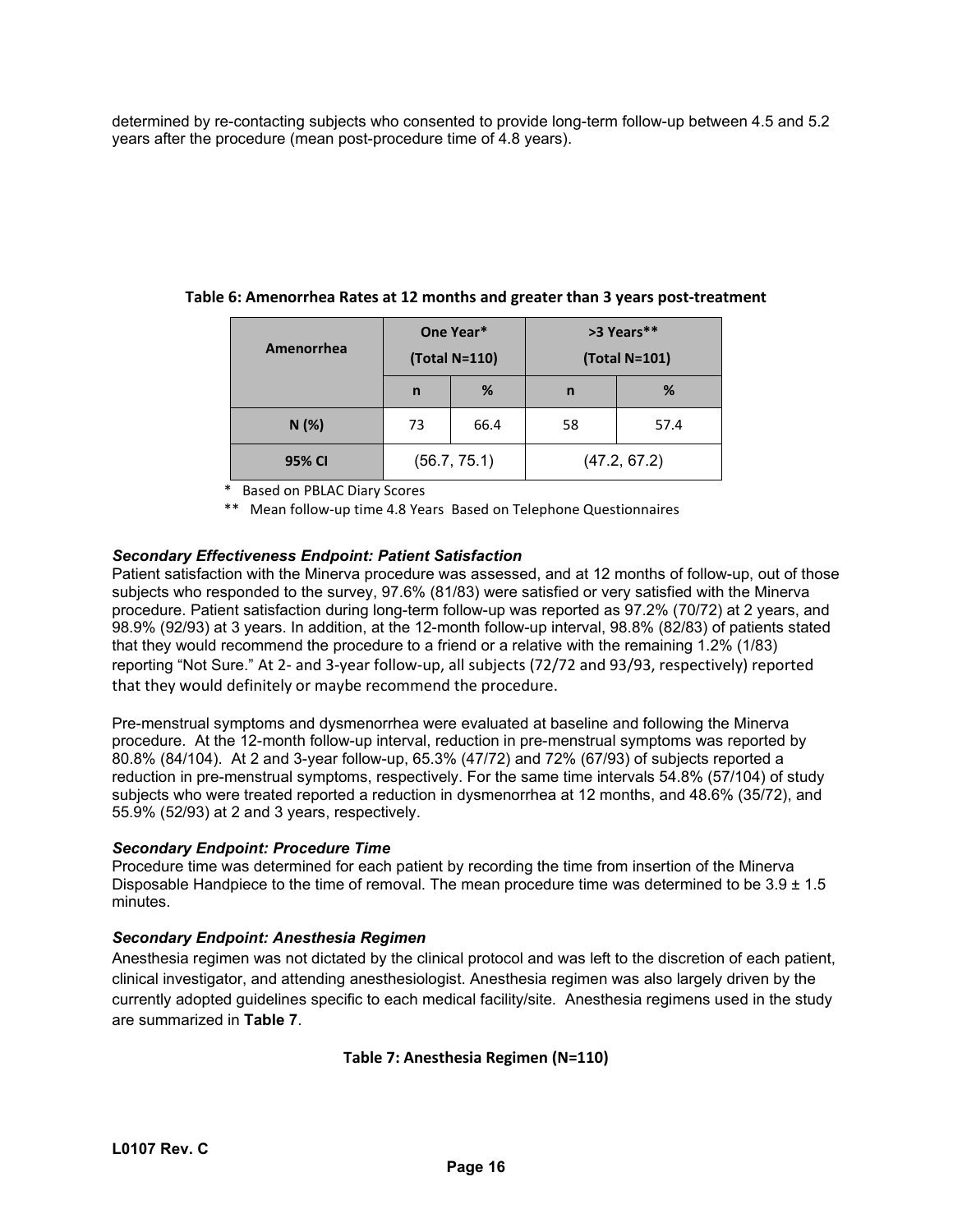| <b>Anesthesia Type</b>                | <b>Total Subjects</b><br>$(N=110)$<br>% (N) |
|---------------------------------------|---------------------------------------------|
| General                               | $9.1\%(10)$                                 |
| <b>IV Sedation</b>                    | 11.8% (13)                                  |
| <b>Paracervical Block</b>             | $9.1\%(10)$                                 |
| IV Sedation/Paracervical Block        | 57.3% (63)                                  |
| IV Sedation/Paracervical Block/ Other | 12.7% (14)                                  |

#### *Hysterectomy*

During the 36-month follow-up period, one subject underwent hysterectomy between 12 and 24 months following the procedure for pre-existing pelvic pain unrelated to the endometrial ablation. No other hysterectomies were reported during the 3-year study period.

# **Minerva Randomized Clinical Trial (RCT) Summary**

The Minerva Endometrial Ablation System is being evaluated in a prospective, controlled, randomized, multicenter, safety and effectiveness clinical study of 153 enrolled subjects with menorrhagia. One year follow-up data are currently available. Two- and three-year safety and effectiveness outcomes are being collected for this study.

The eligibility criteria (i.e., inclusion and exclusion criteria) for the Minerva RCT are similar to those for the Minerva Single-Arm study with few exceptions (e.g., bleeding is assessed using the Alkaline Hematin method instead of PBLAC scores).

#### **Study Objectives**

The primary objective was to evaluate the safety and effectiveness of the Minerva Endometrial Ablation System compared to Rollerball ablation in reducing menstrual blood loss at 12 months post-treatment. An additional objective was to identify complications or adverse events that may occur in the subjects treated in this study. Subjects were randomized 2:1 to the Minerva Endometrial Ablation Device or the Rollerball Ablation Control arm, respectively. The two treatments were compared in a group of premenopausal women with menorrhagia (excessive uterine bleeding) from benign causes who no longer wished to retain fertility.

#### **Study Design**

The study was designed as a prospective, randomized (2:1), controlled, international, multicenter (13 sites) clinical investigation. The safety and effectiveness population consists of 153 enrolled subjects.

The primary effectiveness measure was a validated Alkaline Hematin method of measuring blood loss, assessing collected validated sanitary products (G.F. Ray, P. Burnett, and D. Dadgar. Rapid quantitation of menstrual blood loss from feminine hygiene products. *Fertility and Sterility*, Volume 96, Issue 3, Supplement, Pages S281–S282, September 2011). Success was defined as a reduction in menstrual bleeding at 12 months to an Alkaline Hematin value of ≤ 80ml per cycle. Secondary endpoints included comparison of procedure time, patient satisfaction (as recorded by patient self-report), and amenorrhea rates between the two groups. Safety evaluation was based on the adverse events reported during the study, including device-related complications.

**Patient Population:** A total of 153 patients were enrolled in this study. Patients were between the ages of 25 to 50 with 35.3% under the age of 40 and 64.7% 41 years of age or older. There were no statistically significant differences in baseline characteristics or gynecological history parameters between the two treatment groups. **Table 8** describes the accountability of subjects throughout the study period.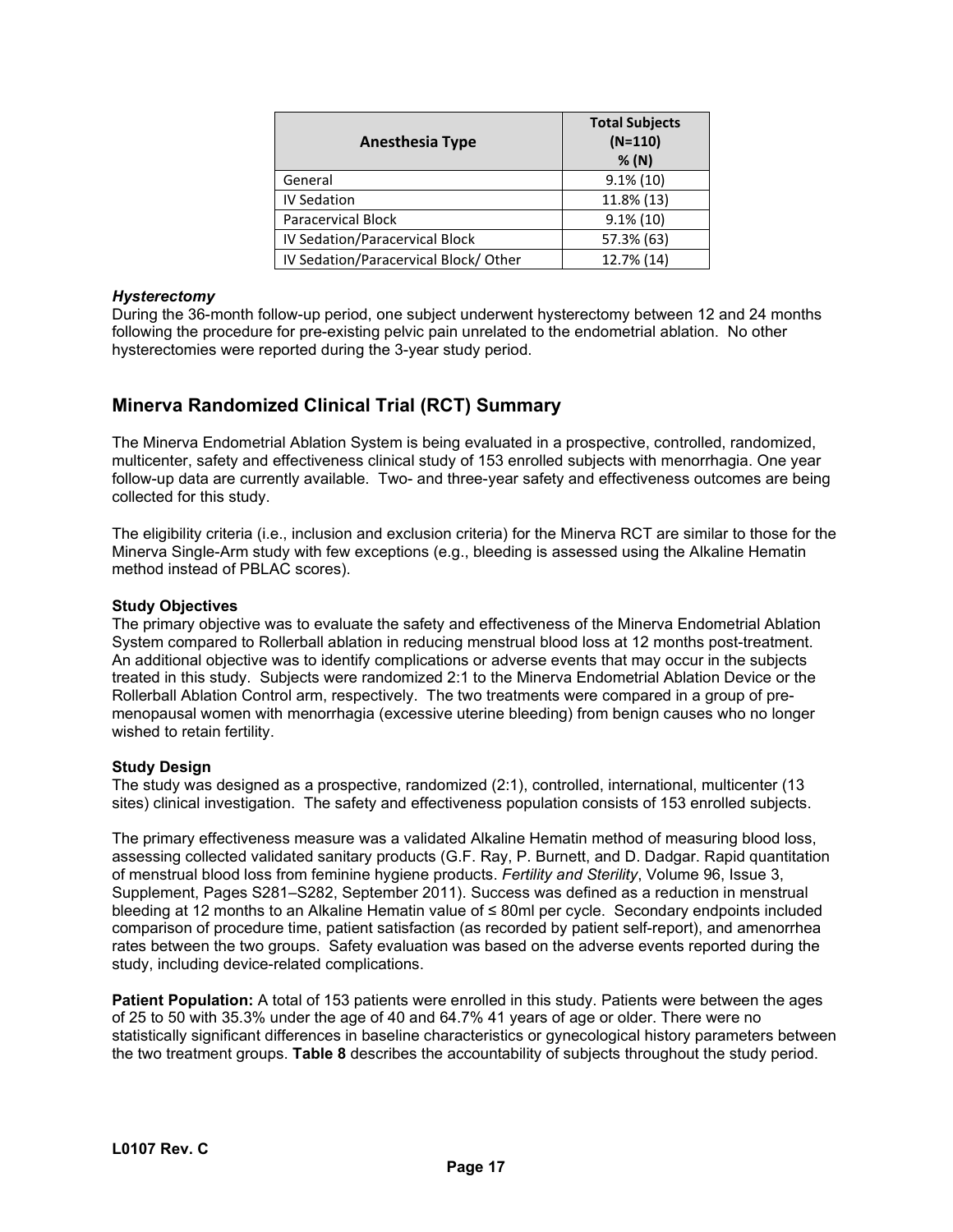# **Table 8: Subject Accountability**

|                                                                                               | <b>Minerva</b> | <b>Rollerball</b> | <b>TOTAL</b> |
|-----------------------------------------------------------------------------------------------|----------------|-------------------|--------------|
| <b>Intent to Treat Population</b>                                                             | 102            | 51                | 153          |
| <b>Enrolled but not Treated</b>                                                               | 0              | 0                 | 0            |
| <b>Aborted Treatment</b>                                                                      | 0              | ŋ                 | 0            |
| <b>Completed Treatments</b>                                                                   | 102            | 51                | 153          |
| <b>Population with 12-Month Data Available</b>                                                | 99             | 44                | 143          |
| <b>Missed follow-up</b><br>$\bullet$                                                          | 0              |                   | 0            |
| Withdrew for AE (Hysterectomy for PID)<br>$\bullet$                                           |                | Ω                 |              |
| Withdrew for additional abnormal uterine<br>bleeding (AUB) treatment                          |                | 5                 | 6            |
| Voluntary withdrawal for additional<br>$\bullet$<br>abnormal uterine bleeding (AUB) treatment |                |                   |              |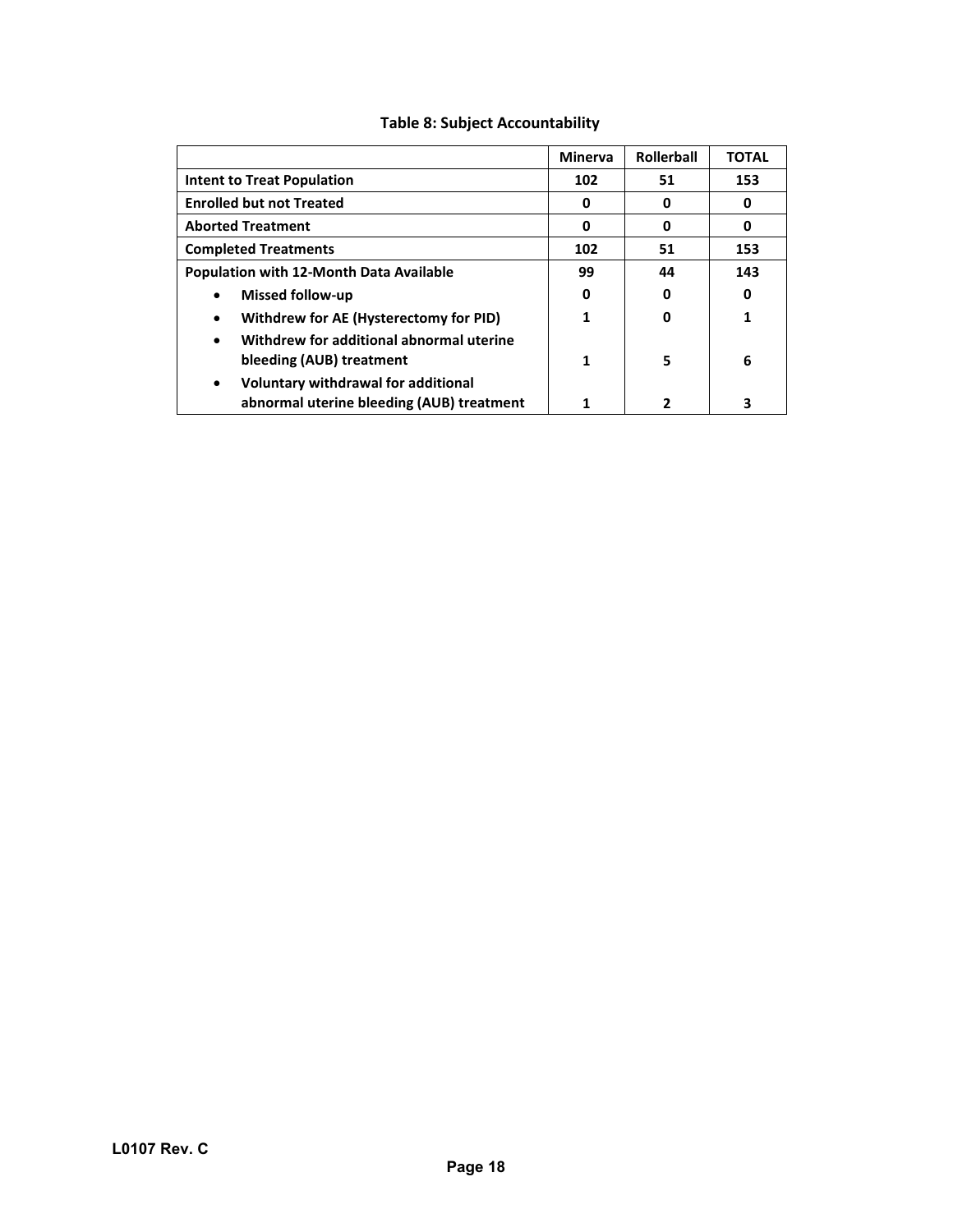# *Demographics and Gynecologic History*

**Table 9** presents the baseline demographic and gynecologic history parameters for the ITT population. **Table 9: Patient Demographics and Gynecologic History**

| <b>Subject Characteristic</b>                        | <b>Minerva</b><br>$(n = 102)$ | <b>Rollerball</b><br>$(n = 51)$ | p-value |
|------------------------------------------------------|-------------------------------|---------------------------------|---------|
| Age (Years)                                          |                               |                                 |         |
| Mean ± SD (Median)                                   | $42.6 \pm 4.2$ (42.9)         | $42.5 \pm 4.7$ (43.1)           |         |
| Range (Min - Max)                                    | $31.6 - 50.1$                 | $32.3 - 49.3$                   | 0.97    |
| Race                                                 |                               |                                 |         |
| American Indian or Alaskan<br><b>Native</b>          | $1(1.0\%)$                    | $0(0.0\%)$                      |         |
| <b>Black or African American</b>                     | $3(2.9\%)$                    | $2(3.9\%)$                      | 1.00    |
| White                                                | 98 (96.1 %)                   | 49 (96.1 %)                     |         |
| <b>Ethnicity</b>                                     |                               |                                 |         |
| Hispanic or Latino                                   | 30 (29.4 %)                   | 15 (29.4 %)                     | 1.00    |
| Not Hispanic or Latino                               | 72 (70.6 %)                   | 36 (70.6 %)                     |         |
| <b>Body Mass Index (BMI)</b><br>(kg/m <sup>2</sup> ) |                               |                                 |         |
| Mean ± SD (Median)                                   | $30.0 \pm 7.1$ (29.7)         | $28.8 \pm 5.3$ (28.6)           |         |
| Range (Min - Max)                                    | $16.6 - 52.1$                 | $19.8 - 40.6$                   | 0.28    |
| <b>Reproductive History</b>                          |                               |                                 |         |
| Gravida                                              |                               |                                 |         |
| Mean ± SD (Median)                                   | $3.1 \pm 1.7$ (3)             | $3.3 \pm 1.5$ (3)               |         |
| Range (Min - Max)                                    | $0.0 - 10.0$                  | $0.0 - 7.0$                     | 0.65    |
| Para                                                 |                               |                                 |         |
| Mean ± SD (Median)                                   | $2.6 \pm 1.3$ (3)             | $2.5 \pm 1.2$ (2)               |         |
| Range (Min - Max)                                    | $0.0 - 9.0$                   | $0.0 - 6.0$                     | 0.65    |
| <b>Menstrual History</b>                             |                               |                                 |         |
| Regular Cycle Pattern                                | 97 (95.1 %)                   | 48 (94.1 %)                     | 1.00    |
| Dysmenorrhea                                         | 57 (55.9 %)                   | 32 (62.7 %)                     | 0.49    |
| <b>PMS</b>                                           | 66 (64.7 %)                   | 35 (68.6 %)                     | 0.72    |
| <b>Alkaline Hematin Score at</b><br><b>Baseline</b>  |                               |                                 |         |
| Mean $\pm$ SD (Median)                               | $310.2 \pm 169.0$ (247.5)     | $301.8 \pm 176.1$<br>(249.0)    | 0.78    |
| Range (Min - Max)                                    | $161.5 - 1120.0$              | $160.0 - 1026.1$                |         |
| <b>Laboratory Results - FSH</b><br>(IU/L)            |                               |                                 |         |
| Mean ± SD (Median)                                   | $7.5 \pm 5.5$ (6.0)           | $8.0 \pm 6.3$ (6.0)             | 0.60    |
| Range (Min - Max)                                    | $1.0 - 30.0$                  | $2.0 - 35.3$                    |         |

# **RESULTS**

#### *Primary Safety Endpoint*

Adverse event information is described above in the "Adverse Events" Section, **Table 1** and **Table 2**.

#### *Primary Effectiveness Endpoint*

#### *Success Rates*

The primary effectiveness objective for the Minerva Pivotal Study was the reduction of excessive uterine bleeding to normal levels or less as measured using the Alkaline Hematin (AH) method. In order to qualify for study entry, all subjects had to have pre-treatment AH values > 160ml per cycle. Study success was achieved when bleeding was reduced to AH value of < 80ml at 12 months after the endometrial ablation procedure. Data presented in **Table 10** represent the Success Rates based on the total number of 153 patients enrolled (Intent-to-Treat (ITT) Population) in the study.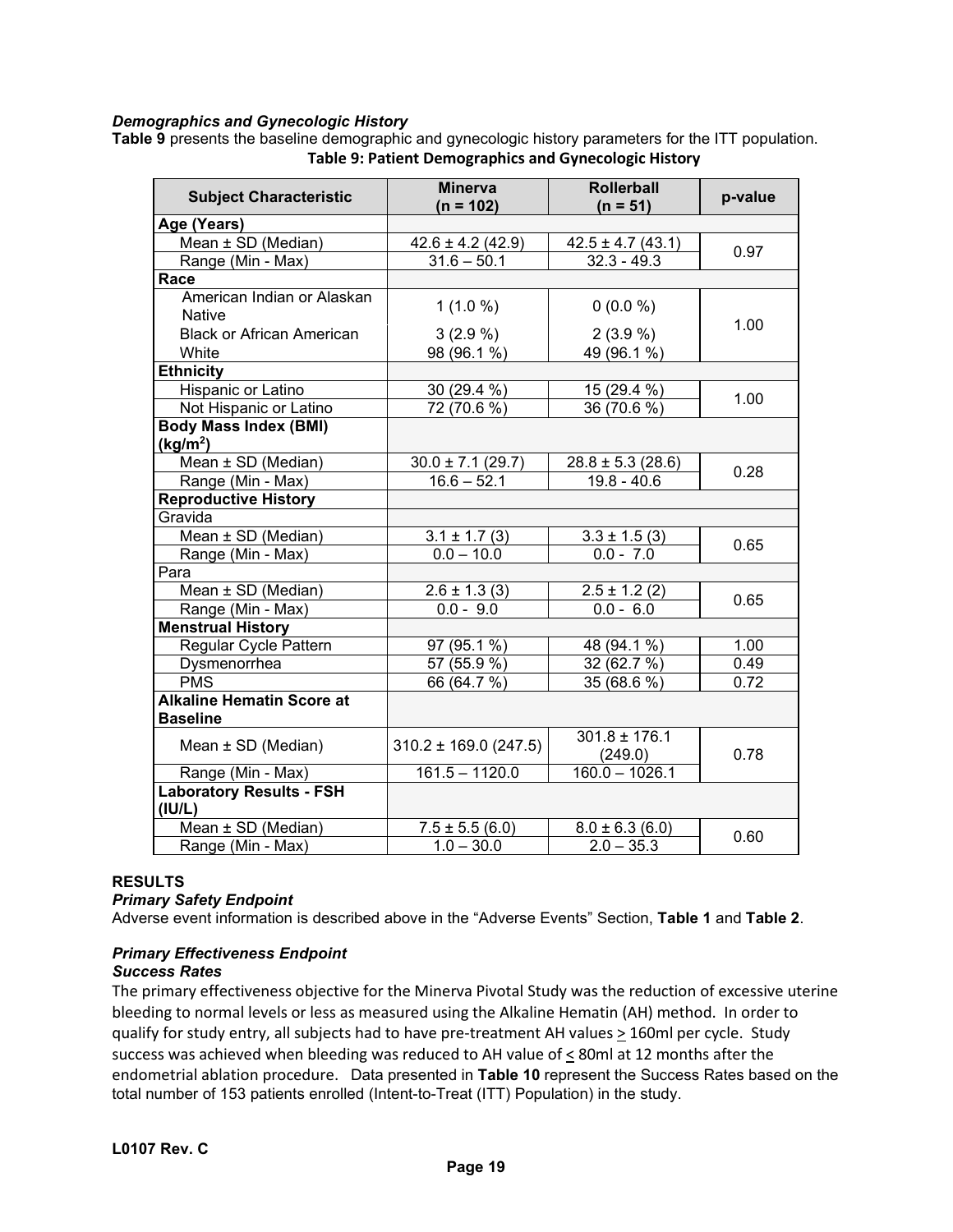|                          | 1 Year                      |                               |         |
|--------------------------|-----------------------------|-------------------------------|---------|
| <b>Randomization Arm</b> | <b>Minerva</b><br>$N = 102$ | <b>Rollerball</b><br>$N = 51$ | p-value |
| <b>Success</b><br>N(%)   | 95 (93.1%)                  | 41 (80.4%)                    |         |
| 95% CI                   | 86.4%, 97.2%                | 66.9%, 90.2%                  | 0.02    |

# **Table 10: Effectiveness: Success Rates (Intent-To-Treat Population**)

The success rate at 1 year was 93.1% for the Minerva Test Group compared with 80.4% for the Rollerball Control Group, with a difference of -12.7% and upper 1-sided 97.5% confidence limit of -0.80%. Thus, the noninferiority null hypothesis was rejected because -0.80% is lower than 20%. The test for superiority of Minerva over Rollerball concluded that the success rate in the Minerva Test Group was statistically significantly greater than in the Rollerball Group (Fisher's exact test, p = 0.02).

# *Secondary Endpoint*

# *Procedure Time*

Procedure time was determined for each subject by recording the time of device insertion and the time of device removal. The mean procedure time for the Minerva procedure (3.1  $\pm$  0.5 minutes) was statistically significantly less than the procedure time for the Rollerball ablation procedure (17.2 + 6.7 minutes).

#### *Additional Analyses Amenorrhea*

**Table 11** below shows amenorrhea results at 1-year based on AH lab value classification, or subject certification of no bleeding during the 30-day period prior to the follow-up visit. The Amenorrhea rate at 1 year was 71.6% for the Minerva-treated subjects and 49% for those treated with Rollerball.

|                          | 1 Year                      |                               |
|--------------------------|-----------------------------|-------------------------------|
| <b>Randomization Arm</b> | <b>Minerva</b><br>$N = 102$ | <b>Rollerball</b><br>$N = 51$ |
| Amenorrhea*              | 73 (71.6%)                  | 25 (49.0%)                    |
| N(%)                     |                             |                               |
| 95% CI                   | 61.8%, 80.1%                | 34.8%, 63.4%                  |

## **Table11: Amenorrhea Rates (Intent-To-Treat Population)**

\* Based on AH lab value or patient's written certification of no bleeding 30 days prior to 12-month visit.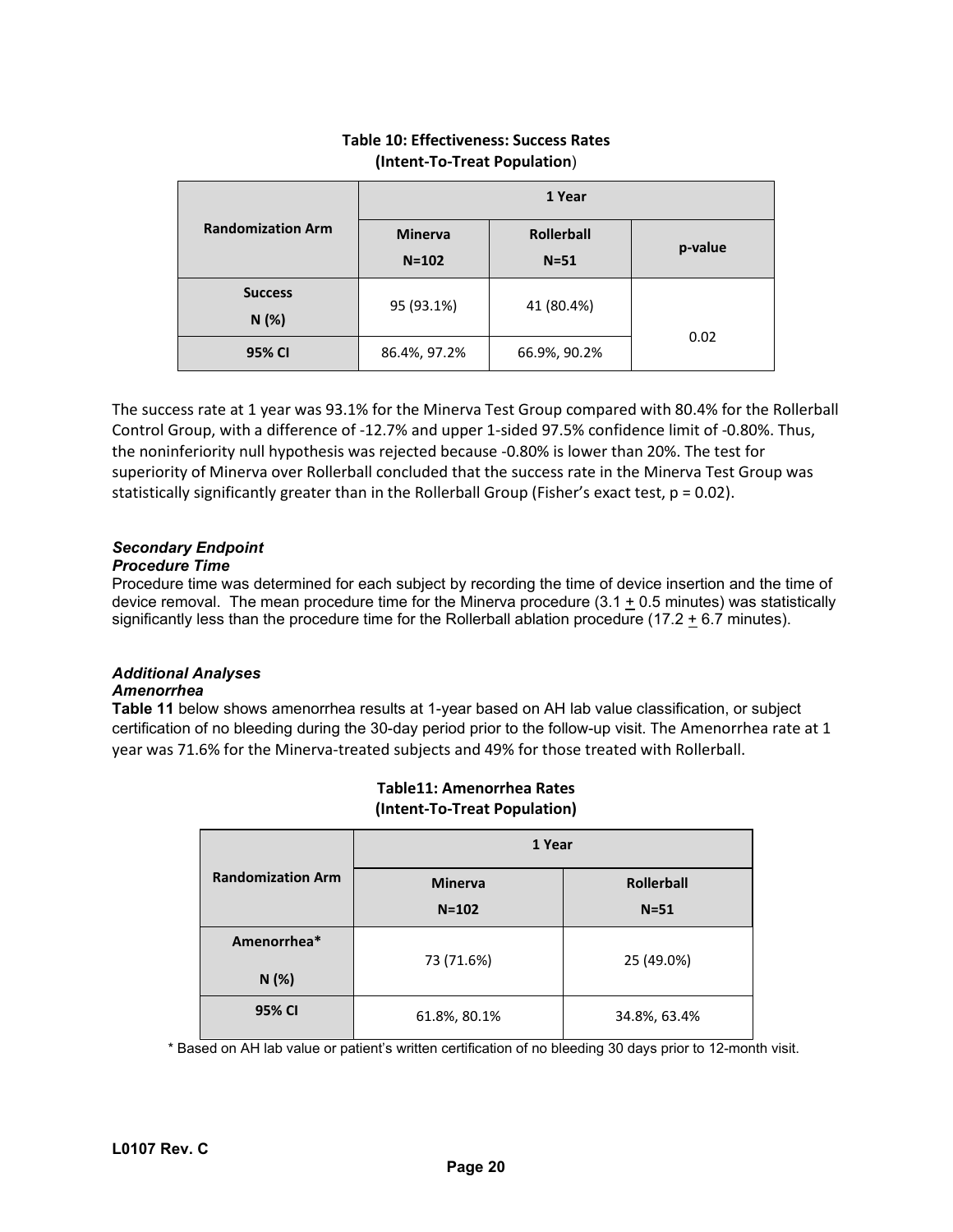## *Anesthesia*

The anesthesia regimen was not dictated by the clinical protocol and was left to the discretion of each patient, clinical investigator, and attending anesthesiologist. The type of anesthesia used in the Minerva procedure was nearly identical to the anesthesia regimen in the Rollerball ablation procedure.

#### *Cervical Dilation*

The mean cervical dilation for the Minerva procedure (6.8  $\pm$  1.1mm) was statistically significantly less than the cervical dilation used for the Rollerball ablation procedure  $(9.3 \pm 1.5 \text{ mm})$ .

# *Patient Satisfaction*

Patients were asked about their level of satisfaction with their endometrial ablation treatment for menorrhagia at study follow-ups. A total of 91.9% (91/99) of the Minerva patients versus 79.5% (35/44) of the Rollerball patients were "Satisfied" or "Very Satisfied" at 1 year post-procedure. Patients were also asked if they would recommend the procedure to a friend or relative. At 1 year after the endometrial ablation treatment, 94.9% (94/99) of the Minerva patients and 88.6% (39/44) of the Rollerball ablation patients said "Maybe" or "Definitely" they would recommend the procedure to a friend or relative with a similar problem.

The reduction of Pre-menstrual symptoms at one year post-procedure was slightly higher in the subjects treated with the Minerva System 53.5% (53/99) compared to Rollerball ablation 43.2% (19/44). For the reduction in Dysmenorrhea one year after treatment however, the outcomes were similar for the two groups, with Minerva showing 46.5% (46/99) and Rollerball ablation 45.5% (20/44).

#### *Hysterectomy*

During the 12-month follow-up period, there were 6 reported hysterectomies, 3 (2.9%) in the Minerva patients and 3 (5.9%) in the Rollerball patients as described in **Table 12 below**.

| <b>Randomization</b><br>Arm | <b>Reason for Hysterectomy</b>                                                                | <b>Pathology Reported</b>       |
|-----------------------------|-----------------------------------------------------------------------------------------------|---------------------------------|
|                             | Pelvic Inflammatory Disease (PID).                                                            | Acute salpingo-oophoritis       |
| <b>Minerva</b><br>$N = 102$ | Subject withdrew from study voluntarily<br>to have a hysterectomy. Heavy uterine<br>bleeding. | Multiple fibroids.              |
|                             | Heavy uterine bleeding.                                                                       | Multiple fibroids. Adenomyosis. |
| <b>Rollerball</b>           | Heavy uterine bleeding.                                                                       | Multiple fibroids.              |
| $N = 51$                    | Heavy uterine bleeding.                                                                       | Adenomyosis.                    |
|                             | Heavy uterine bleeding.                                                                       | Adenomyosis.                    |

# **Table12: Hysterectomies During the Study Period**

## <span id="page-21-0"></span>**PATIENT SELECTION**

Menorrhagia can be caused by a variety of underlying problems, including, but not limited to; endometrial cancer, myomas, polyps, drugs and abnormal uterine bleeding (anovulatory bleeding). Patients should always be screened and evaluated to determine the cause of excessive uterine bleeding before any

#### **L0107 Rev. C**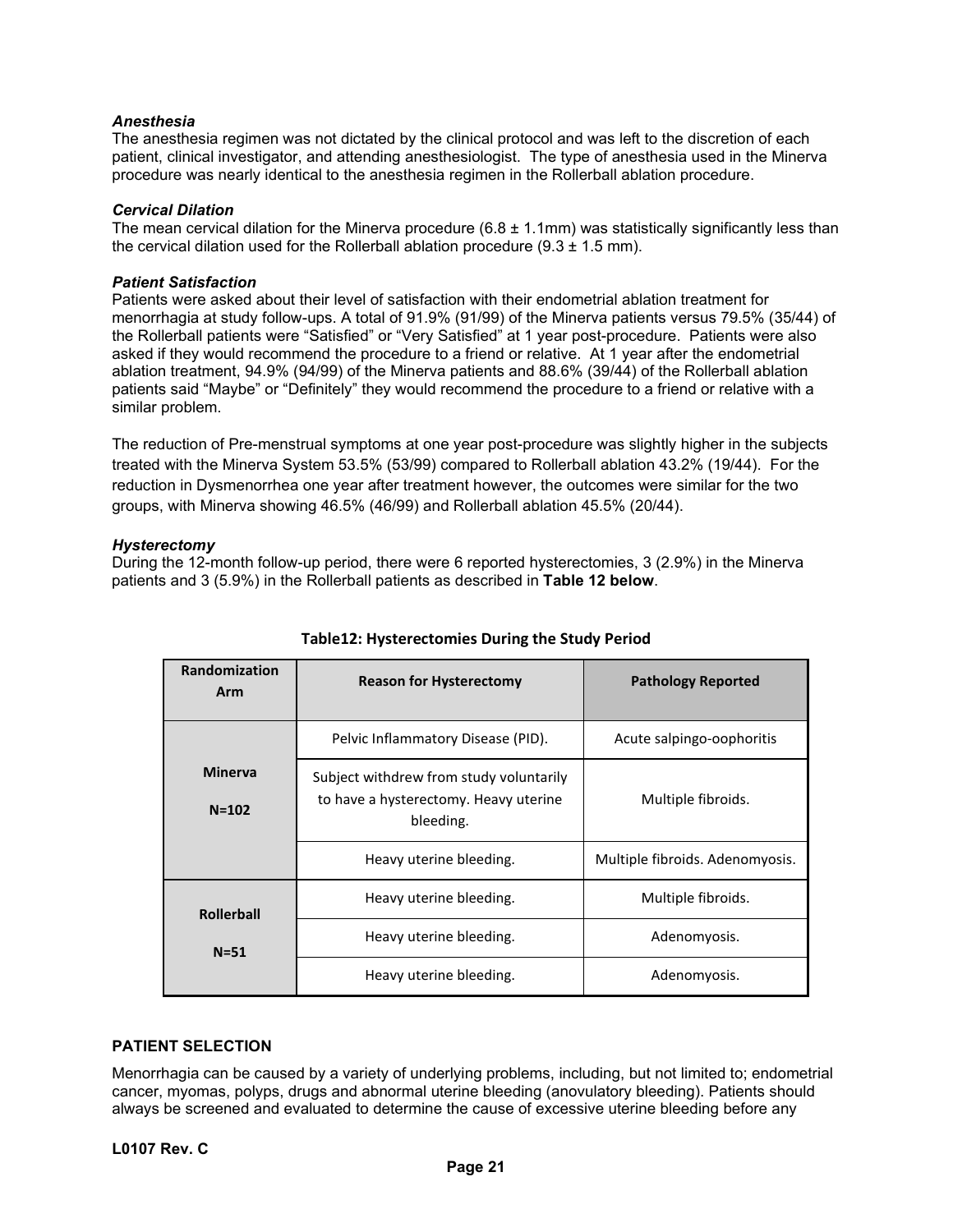treatment option is initiated. Consult medical literature relative to various endometrial ablation techniques, indications, contraindications, complications and hazards prior to the performance of any endometrial ablation procedure.

**Patients with abnormal or obstructed uterine cavities were excluded from the clinical studies of the Minerva System. The risk of uterine perforation and serious complications (e.g., bowel injury) during endometrial ablation is likely increased in such patients.**

## <span id="page-22-0"></span>**PATIENT COUNSELING**

As with any procedure, the physician needs to discuss risks, benefits and alternatives with the patient prior to performing endometrial ablation. Patient's expectations should be set in a way that the patient understands that the aim of the treatment is the reduction in bleeding to normal levels.

The Minerva Endometrial Ablation System is intended for use only in women who do not desire to bear children because the likelihood of pregnancy is significantly decreased following the procedure. Patients of childbearing capacity should be cautioned of potential complications, which may ensue if they should become pregnant. This counseling should include the need for post-procedure contraception where indicated. This procedure is not a sterilization procedure and subsequent pregnancies may be dangerous for the mother and fetus.

Vaginal discharge is typically experienced during the first few weeks following ablation and may last as long as a month. Generally, the discharge is described as bloody during the first few days; serosanguineous by approximately one week; then profuse and watery thereafter. Any unusual or foulsmelling discharge should be reported to the physician immediately. Other common post-procedural complications include cramping/pelvic pain, nausea and vomiting.

**Uterine perforation should be considered in the differential diagnosis of any post-operative patient complaining of acute abdominal pain, fever, shortness of breath, dizziness, hypotension or any other symptom that may be associated with uterine perforation with or without damage to the adjacent organs of the abdominal cavity. Patients should be counseled that any such symptoms should be immediately reported to their physician.**

# <span id="page-22-1"></span>**PRETREATMENT PREPARATION OF PATIENT**

The Minerva Endometrial Ablation System successfully treats a uterine cavity over a range of endometrium thickness. The lining of the uterus does not have to be thinned prior to the procedure, and the procedure may be performed during either the proliferative or the secretory phase of the cycle. The safety and effectiveness of the Minerva Endometrial Ablation System has not been fully and specifically evaluated in patients with medical or surgical pretreatment.

Active bleeding was not found to be a limiting factor when using the Minerva Endometrial Ablation System. It is recommended that a non-steroidal anti-inflammatory drug (NSAID) be given at least one hour prior to treatment and continued postoperatively to reduce intra-operative and post-operative uterine cramping.

#### <span id="page-22-2"></span>**HOW SUPPLIED**

- The Minerva Disposable Handpiece is supplied sterile.
- The Minerva Disposable Handpiece is intended for single-patient and single-use only. Do not resterilize the Handpiece.
- The Minerva Desiccant is supplied non-sterile.
- The Minerva RF Controller is supplied in a semi-ready-to-use state. The shipping box contains the Minerva RF Controller, Minerva Footswitch, and a detached Power Cord.
- Minerva argon and CO<sub>2</sub> canisters are supplied separately.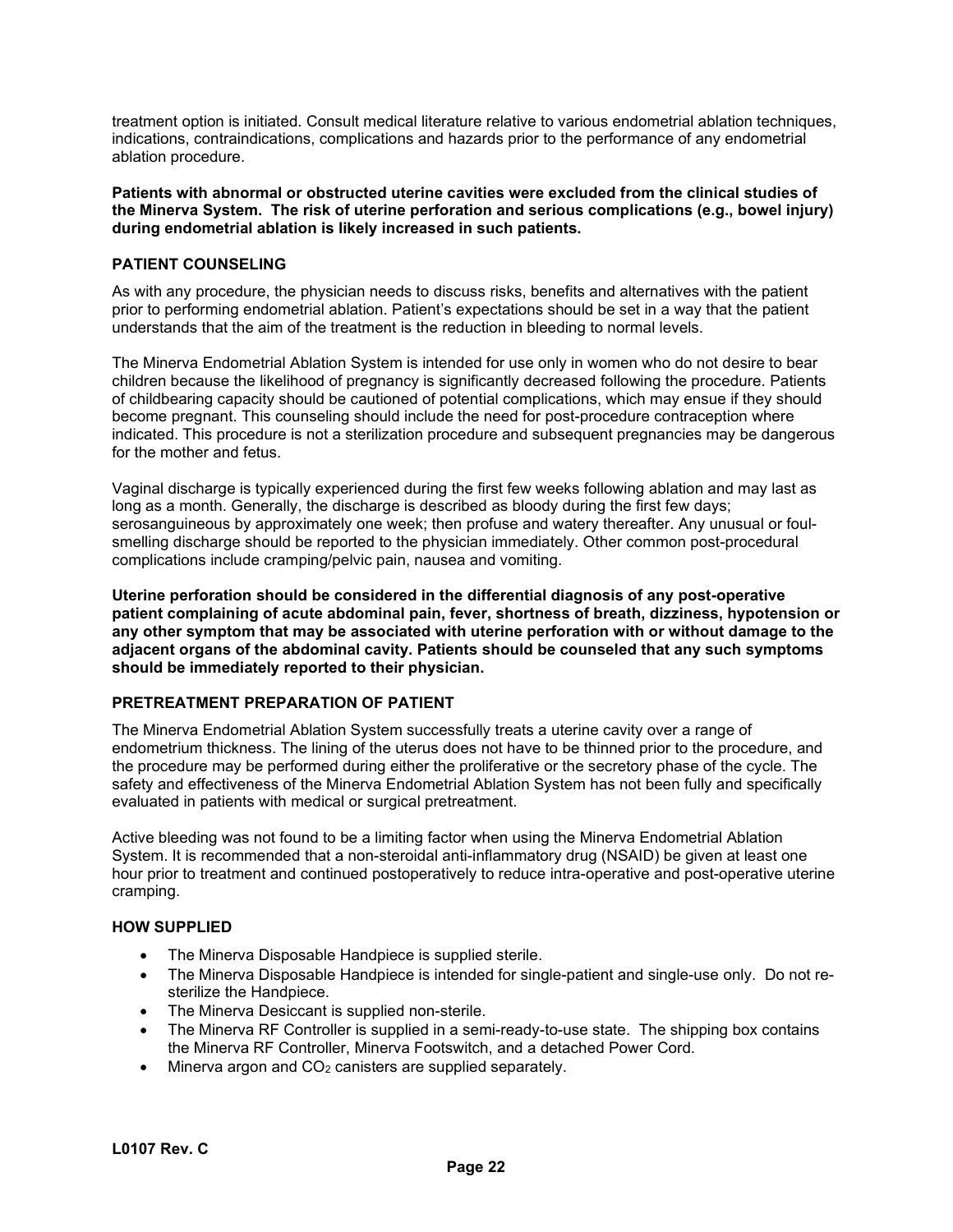**WARNING** This document is a guide to the setup and removal of the Minerva Disposable Handpiece and Desiccant Set. This document is *not* a guide to Minerva Endometrial Ablation System operation. Refer to the Minerva Endometrial Ablation System Operator's Manual for complete setup and use.

## **DIRECTIONS FOR USE**

#### **PRE-PROCEDURE**

- 1. Open the sterile Minerva Disposable Handpiece package.
- 2. Place the Minerva Disposable Handpiece, with the connecting cord and the syringe into the sterile field while being careful to keep the non-sterile Desiccant pouch out of the sterile field.
- 3. Open the non-sterile Desiccant pouch. Remove the two end caps on the Desiccant.
- 4. Connect the Desiccant to the two ports on the tubing of the Connecting Cord. When properly connected you will feel or hear a click.

# **PROCEDURE**

1. Complete the procedure by following the instructions described in the Minerva Endometrial Ablation System Operator's Manual.

## **POST-PROCEDURE**

- 1. Using the supplied syringe, deflate the cervical balloon.
- 2. Unlock and withdraw the Minerva Disposable Handpiece from the patient.
- 3. Dispose the used Minerva Disposable Handpiece in accordance with hospital or clinic standard practice for biohazardous waste.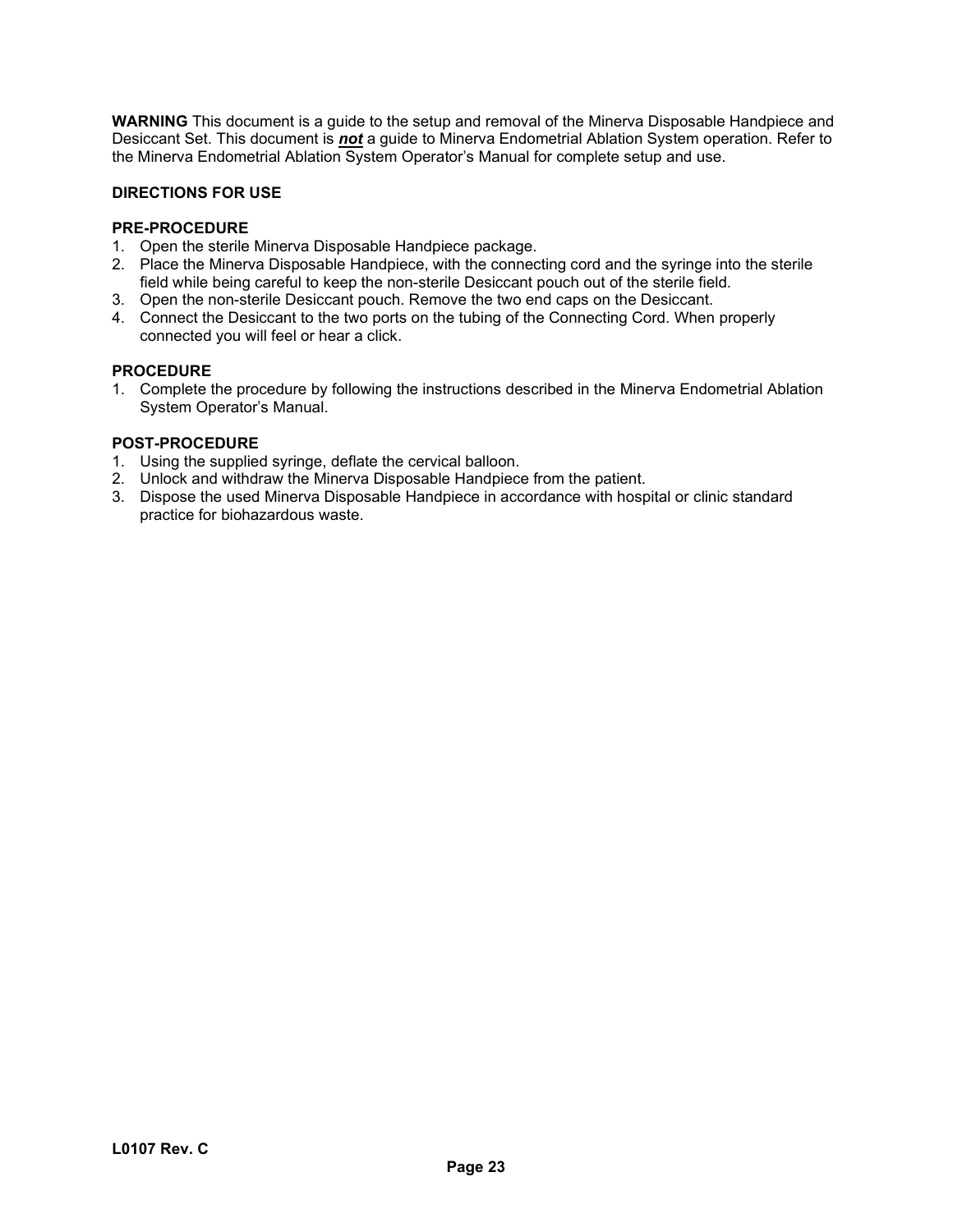This Page was intentionally left blank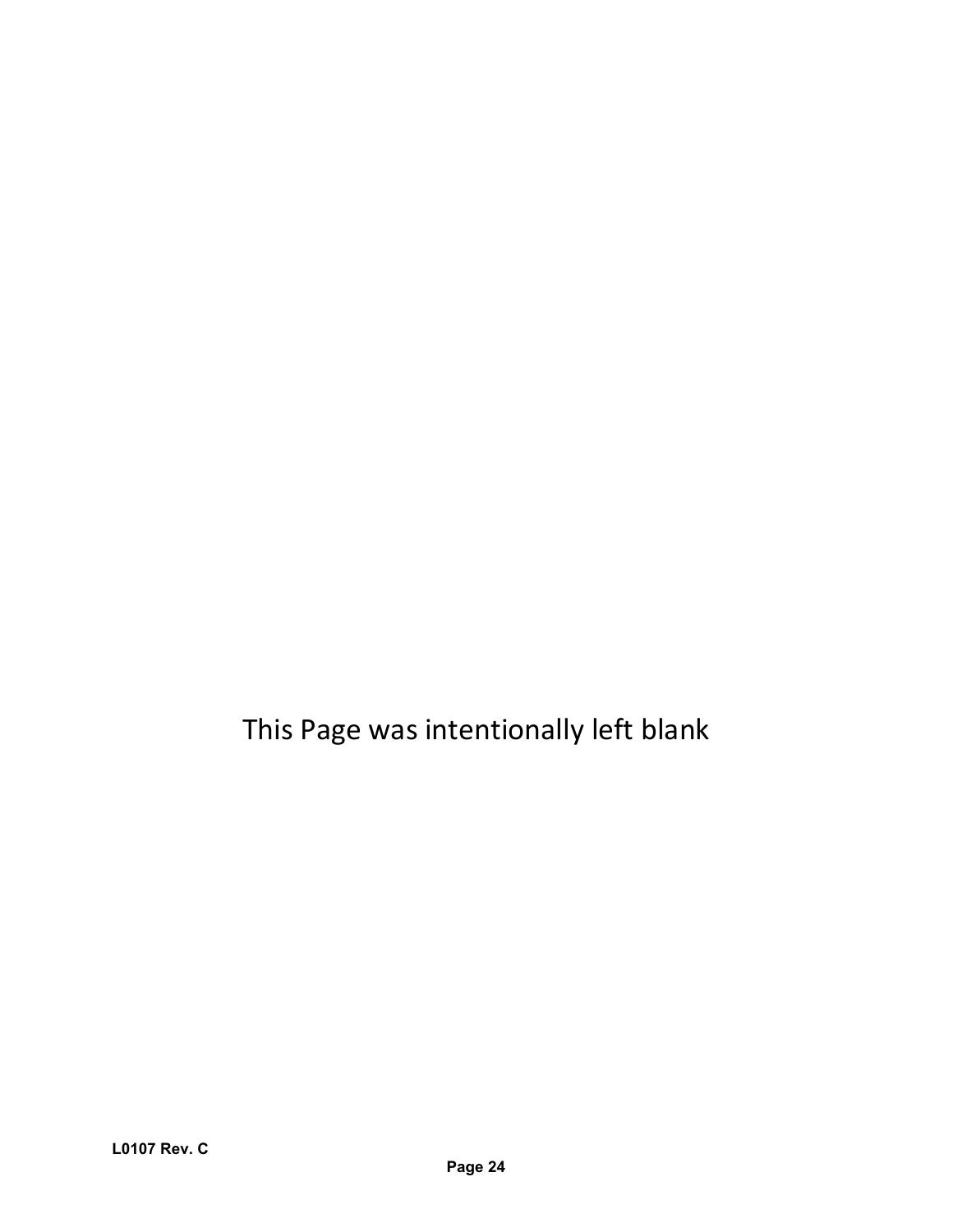This Page was intentionally left blank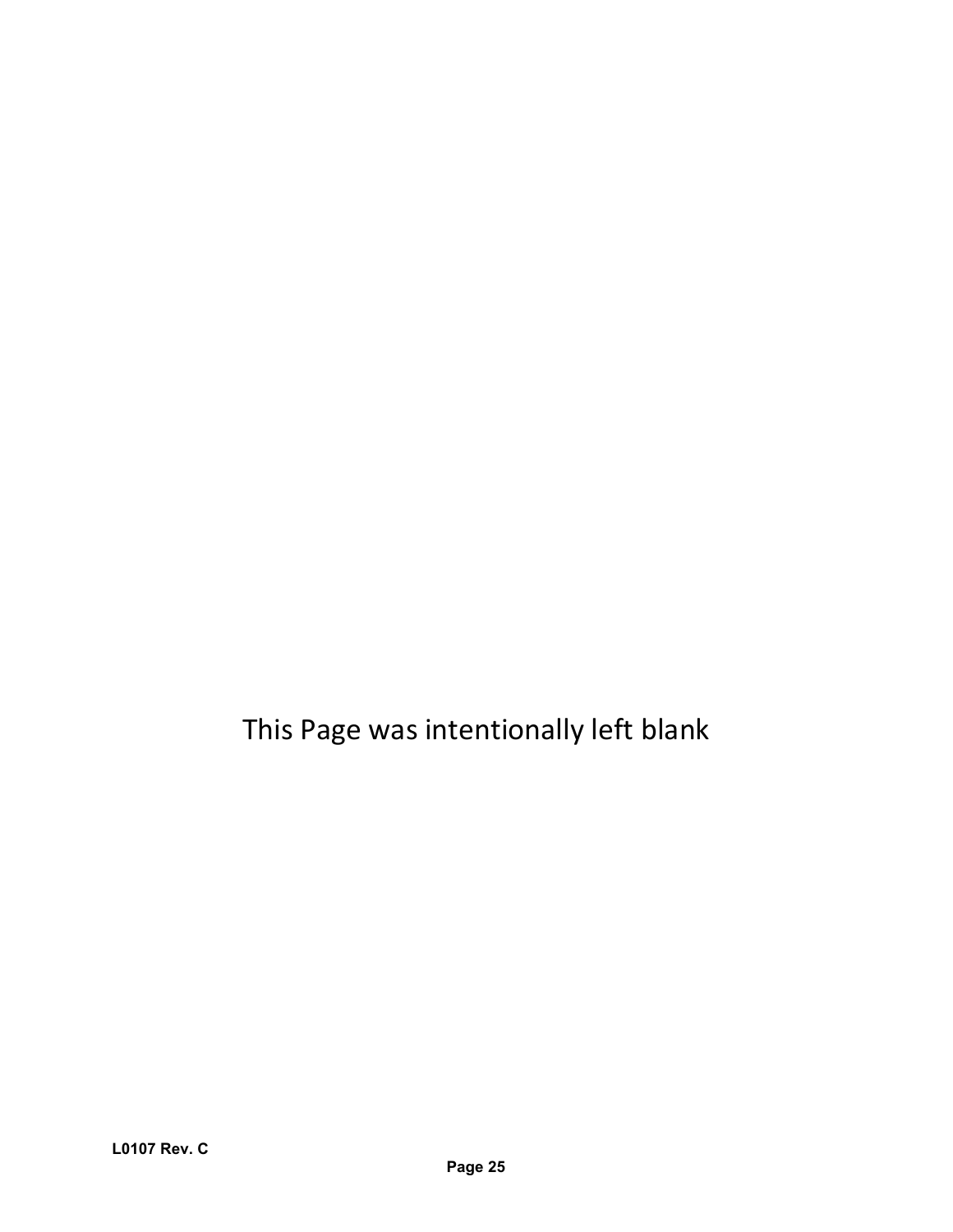This Page was intentionally left blank